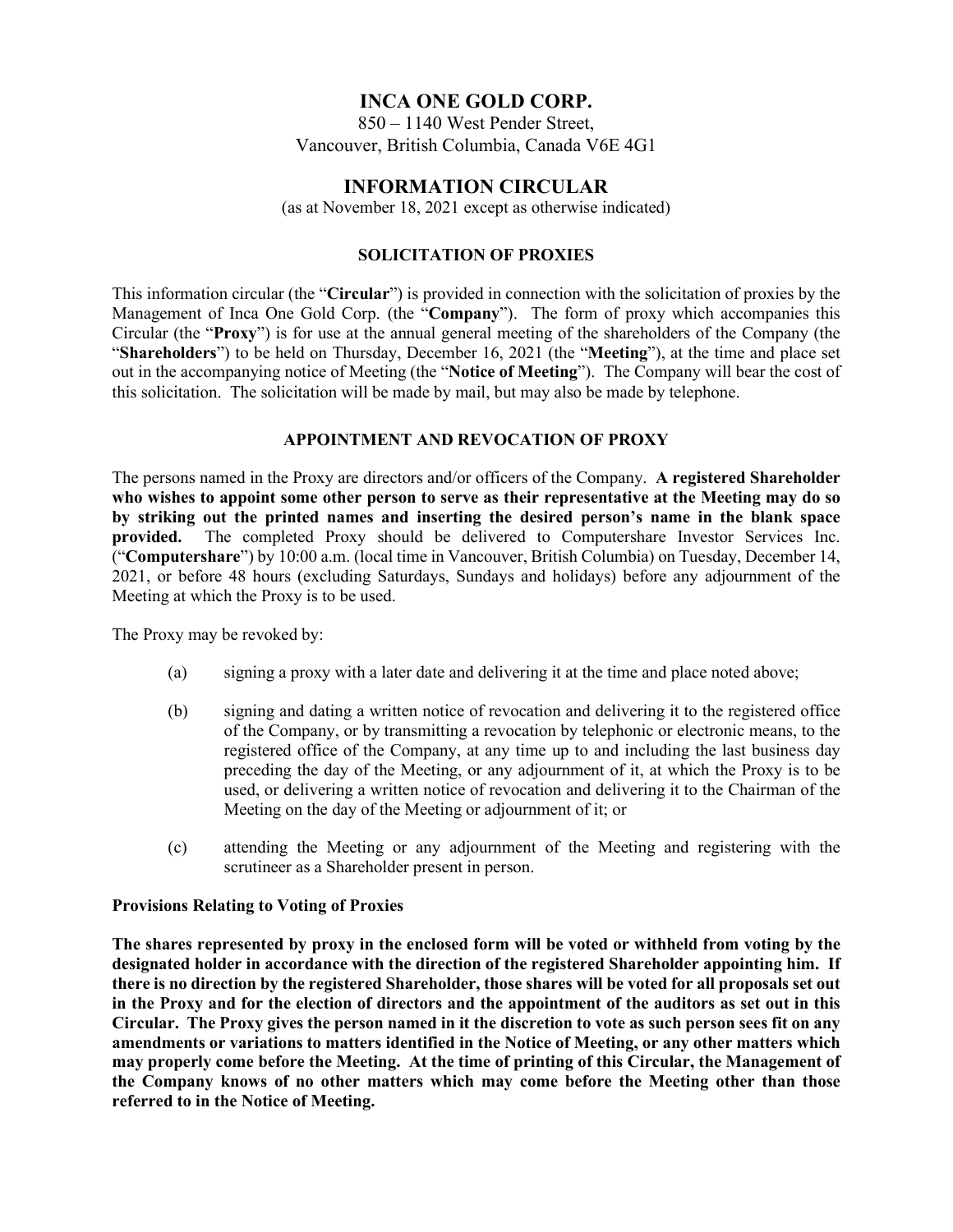#### **Advice to Beneficial Holders of Common Shares**

**The information set forth in this section is of significant importance to many Shareholders, as a substantial number of Shareholders do not hold common shares in their own name.** Shareholders who hold their common shares through their brokers, intermediaries, trustees or other persons, or who otherwise do not hold their common shares in their own name (referred to herein as "**Beneficial Shareholders**") should note that only proxies deposited by Shareholders who appear on the records maintained by the Company's registrar and transfer agent as registered holders of common shares will be recognized and acted upon at the Meeting. If common shares are listed in an account statement provided to a Beneficial Shareholder by a broker, then those common shares will, in all likelihood, not be registered in the Shareholder's name. Such common shares will more likely be registered under the name of the Shareholder's broker or an agent of that broker. In Canada, the vast majority of such shares are registered under the name of CDS & Co. (the registration name for CDS Clearing and Depository Services Inc., which acts as nominee for many Canadian brokerage firms). In the United States, the vast majority of such common shares are registered under the name of Cede & Co., the registration name for The Depository Trust Company, which acts as nominee for many United States brokerage firms. Common shares held by brokers (or their agents or nominees) on behalf of a broker's client can only be voted or withheld at the direction of the Beneficial Shareholder. Without specific instructions, brokers and their agents and nominees are prohibited from voting shares for the broker's clients. **Therefore, each Beneficial Shareholder should ensure that voting instructions are communicated to the appropriate person well in advance of the Meeting.**

Existing regulatory policy requires brokers and other intermediaries to seek voting instructions from Beneficial Shareholders in advance of Shareholder meetings. The various brokers and other intermediaries have their own mailing procedures and provide their own return instructions to clients, which should be carefully followed by Beneficial Shareholders in order to ensure that their common shares are voted at the Meeting. The form of instrument of proxy supplied to a Beneficial Shareholder by its broker (or the agent of the broker) is substantially similar to the instrument of proxy provided directly to registered Shareholders by the Company. However, its purpose is limited to instructing the registered Shareholder (i.e., the broker or agent of the broker) how to vote on behalf of the Beneficial Shareholder. The vast majority of brokers now delegate responsibility for obtaining instructions from clients to Broadridge Financial Solutions Inc. ("**Broadridge**") in Canada. Broadridge typically prepares a machine-readable voting instruction form ("**VIF**"), mails those forms to Beneficial Shareholders and asks Beneficial Shareholders to return the VIFs to Broadridge, or otherwise communicate voting instructions to Broadridge (by way of the internet or telephone, for example). Broadridge then tabulates the results of all instructions received and provides appropriate instructions respecting the voting of shares to be represented at the Meeting. **A Beneficial Shareholder who receives a Broadridge VIF cannot use that form to vote common shares directly at the Meeting. The VIFs must be returned to Broadridge (or instructions respecting the voting of common shares must otherwise be communicated to Broadridge) well in advance of the Meeting in order to have the common shares voted. If you have any questions respecting the voting of common shares held through a broker or other intermediary, please contact that broker or other intermediary for assistance.**

The Notice of Meeting, Circular, Proxy and VIF, as applicable, are being provided to both registered Shareholders and Beneficial Shareholders. Beneficial Shareholders fall into two categories - those who object to their identity being known to the issuers of securities which they own ("**OBOs**") and those who do not object to their identity being made known to the issuers of the securities which they own ("**NOBOs**"). Subject to the provisions of National Instrument 54-101 - *Communication with Beneficial Owners of Securities of a Reporting Issuer* ("**NI 54-101**"), issuers may request and obtain a list of their NOBOs from intermediaries directly or via their transfer agent and may obtain and use the NOBO list for the distribution of proxy-related materials directly (not via Broadridge) to such NOBOs. If you are a Beneficial Shareholder and the Company or its agent has sent these materials directly to you, your name, address and information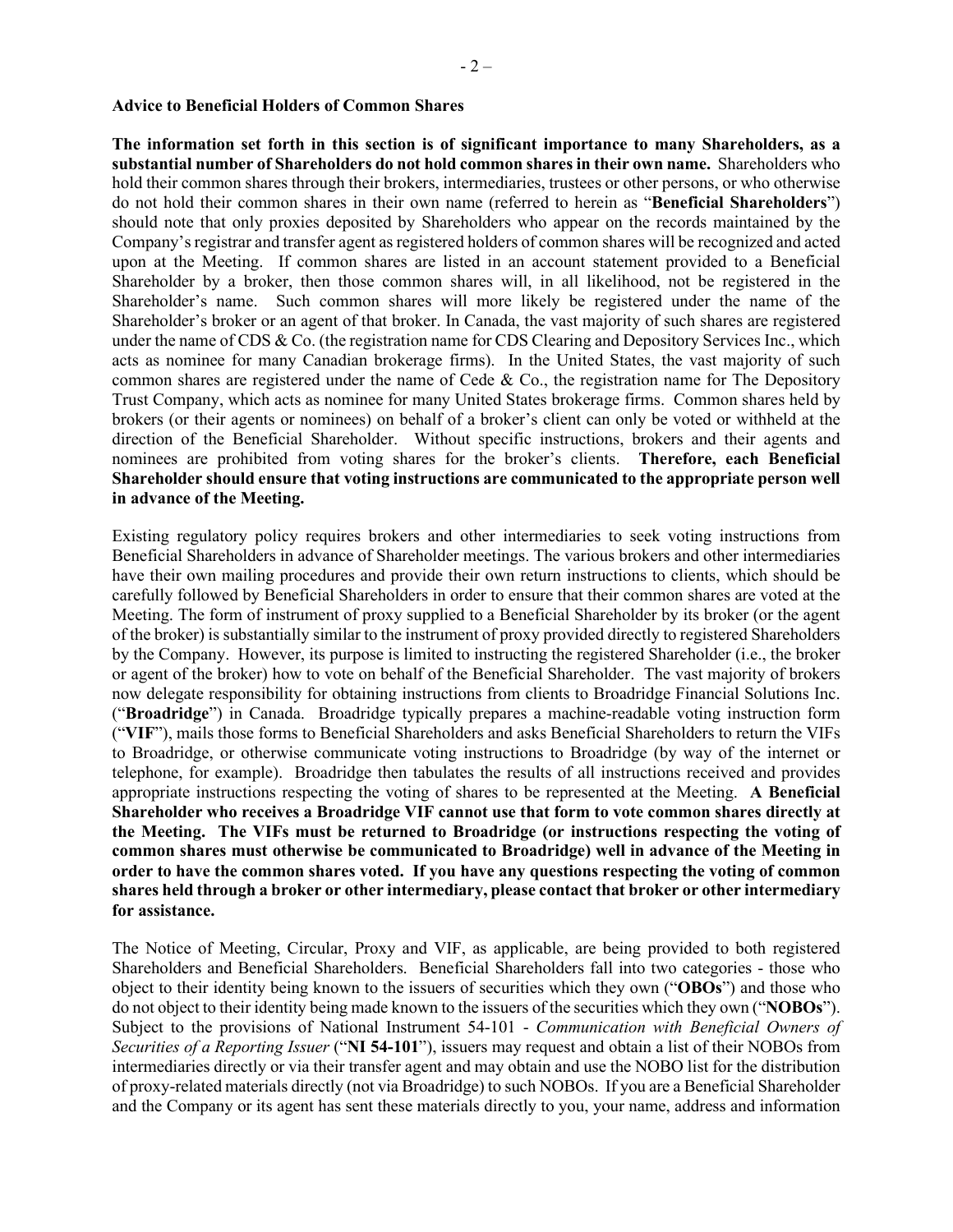about your holdings of common shares have been obtained in accordance with applicable securities regulatory requirements from the intermediary holding the common shares on your behalf.

The Company has distributed copies of the Notice of Meeting, Circular and VIF to intermediaries for distribution to NOBOs. Unless you have waived your right to receive the Notice of Meeting, Circular and VIF, intermediaries are required to deliver them to you as a NOBO of the Company and to seek your instructions on how to vote your common shares.

The Company's OBOs can expect to be contacted by Broadridge or their brokers or their broker's agents as set out above. The Company does not intend to pay for intermediaries to deliver the Notice of Meeting, Circular and VIF to OBOs and accordingly, if the OBO's intermediary does not assume the costs of delivery of those documents in the event that the OBO wishes to receive them, the OBO may not receive the documentation.

Although a Beneficial Shareholder may not be recognized directly at the Meeting for the purposes of voting common shares registered in the name of his broker, a Beneficial Shareholder may attend the Meeting as proxyholder for the registered Shareholder and vote the common shares in that capacity. NI 54-101 allows a Beneficial Shareholder who is a NOBO to submit to the Company or an applicable intermediary any document in writing that requests that the NOBO or a nominee of the NOBO be appointed as proxyholder. If such a request is received, the Company or an intermediary, as applicable, must arrange, without expenses to the NOBO, to appoint such NOBO or its nominee as a proxyholder and to deposit that proxy within the time specified in this Circular, provided that the Company or the intermediary receives such written instructions from the NOBO at least one business day prior to the time by which proxies are to be submitted at the Meeting, with the result that such a written request must be received by 10:00 a.m. (Vancouver time) on the day which is at least three business days prior to the Meeting. **A Beneficial Shareholder who wishes to attend the Meeting and to vote their common shares as proxyholder for the registered Shareholder, should enter their own name in the blank space on the VIF or such other document in writing that requests that the NOBO or a nominee of the NOBO be appointed as proxyholder and return the same to their broker (or the broker's agent) in accordance with the instructions provided by such broker.**

All references to Shareholders in this Circular and the accompanying instrument of proxy and Notice are to registered Shareholders of the Company as set forth on the list of registered Shareholders of the Company as maintained by the registrar and transfer agent of the Company, Computershare, unless specifically stated otherwise.

# **Financial Statements**

The audited financial statements of the Company for the year ended April 30, 2021, together with the auditor's report on those statements and Management Discussion and Analysis, will be presented to the Shareholders at the Meeting.

## **VOTING SECURITIES AND PRINCIPAL HOLDERS OF VOTING SECURITIES**

As at the date of the accompanying Notice of Meeting, the Company's authorized capital consists of an unlimited number of common shares of which 37,317,228 common shares are issued and outstanding. All common shares in the capital of the Company carry the right to one vote.

Shareholders registered as at November 2, 2021, are entitled to attend and vote at the Meeting. Shareholders who wish to be represented by proxy at the Meeting must, to entitle the person appointed by the Proxy to attend and vote, deliver their Proxies at the place and within the time set forth in the notes to the Proxy.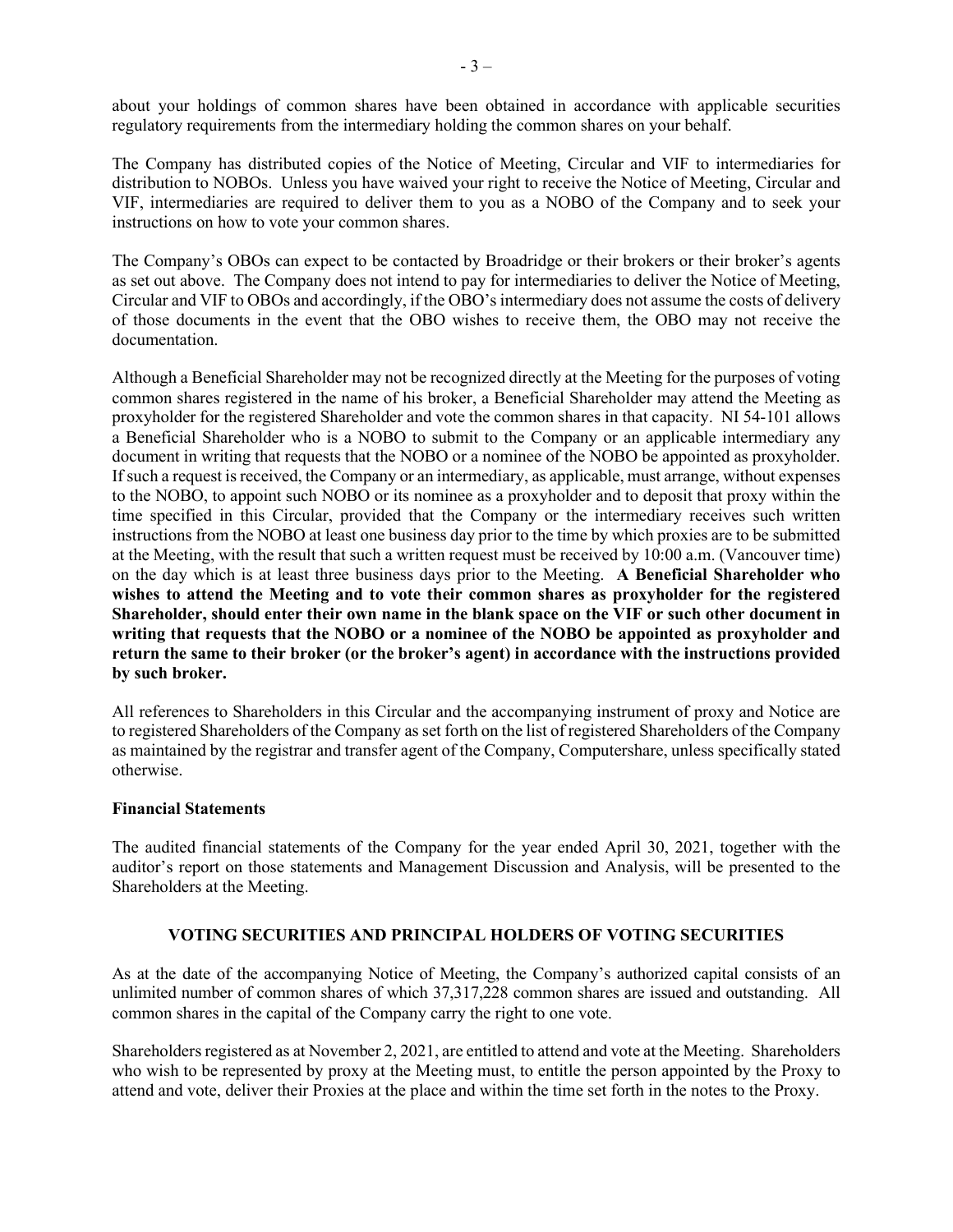To the knowledge of the directors and executive officers of the Company, as of the date of this Circular, the following persons beneficially own, directly or indirectly, or exercise control or direction over, 10% or more of the issued and outstanding common shares of the Company:

| <b>Shareholder</b>          | <b>Number of shares</b> | <b>Percentage of Issued Capital</b> |
|-----------------------------|-------------------------|-------------------------------------|
| Equinox Gold Corp.          | 6.739.372               | $18.1\%$                            |
| SA Targeted Investing Corp. | 5,126,971               | 13.7%                               |

## **ELECTION OF DIRECTORS**

The directors of the Company (the "**Board**") are elected annually and hold office until the next annual general meeting of the Shareholders or until their successors are elected or appointed. The management of the Company (the "**Management**") proposes to nominate the persons listed below for election as directors of the Company to serve until their successors are elected or appointed. In the absence of instructions to the contrary, Proxies given pursuant to the solicitation by the Management of the Company will be voted for the nominees listed in this Circular. Management does not contemplate that any of the nominees will be unable to serve as a director. The number of directors of the Company is currently four. Shareholders will be asked at the Meeting to pass an ordinary resolution to set the number of directors for the ensuing year at four.

As of the date of this Circular, only four persons, as set forth below, have been designated by management as proposed nominees for election as directors.

## **Advance Notice Provisions**

Effective September 10, 2013, the Board adopted an advance notice policy regarding the nomination of directors. Following Shareholder approval on October 22, 2013, the advance notice policy was incorporated into the articles of the Company (the "**Advance Notice Provision**"). The purpose of the Advance Notice Provision is to provide Shareholders, directors and management of the Company with direction on the procedure for Shareholder nomination of directors. The Advance Notice Provision is the framework by which the Company seeks to fix a deadline by which registered or beneficial holders of common shares of the Company must submit director nominations to the Company prior to any annual or special meeting of Shareholders and sets forth the information that a Shareholder must include in the notice to the Company for the notice to be in proper written form. The Advance Notice Provision provides that only persons who are nominated (i) by or at the direction of the Board, (ii) by or at the direction or request of one or more Shareholders pursuant to a proposal or requisition made in accordance with the provisions of the *Business Corporations Act* (British Columbia), or (iii) by any person who, at the close of business on the notice date and on the record date for notice of such meeting, is entered in the securities register as a holder of shares carrying the right to vote at such meeting or who beneficially owns shares carrying the right to vote at such meeting and provides evidence of such beneficial ownership to the Company, and who complies with the notice procedures set forth in the Advance Notice Provision shall be eligible for election as directors of the Company. The Advance Notice Provision further provides that in the case of an annual general meeting, notice to the Company must be given no less than  $36$  nor more than 65 days prior to the date of the meeting; provided that if the meeting is to be held on a date that is less than 50 days after the date on which the first public announcement of the date of the meeting was made, notice may be given no later than the close of business on the 10th day following such public announcement. For special meetings that are not also an annual meeting, notice to the Company must be made no later than the close of business on the 15th day following the day on which the first public announcement of the date of the special meeting was made. The Board may, in its sole discretion, waive any requirement of the Advance Notice Provision.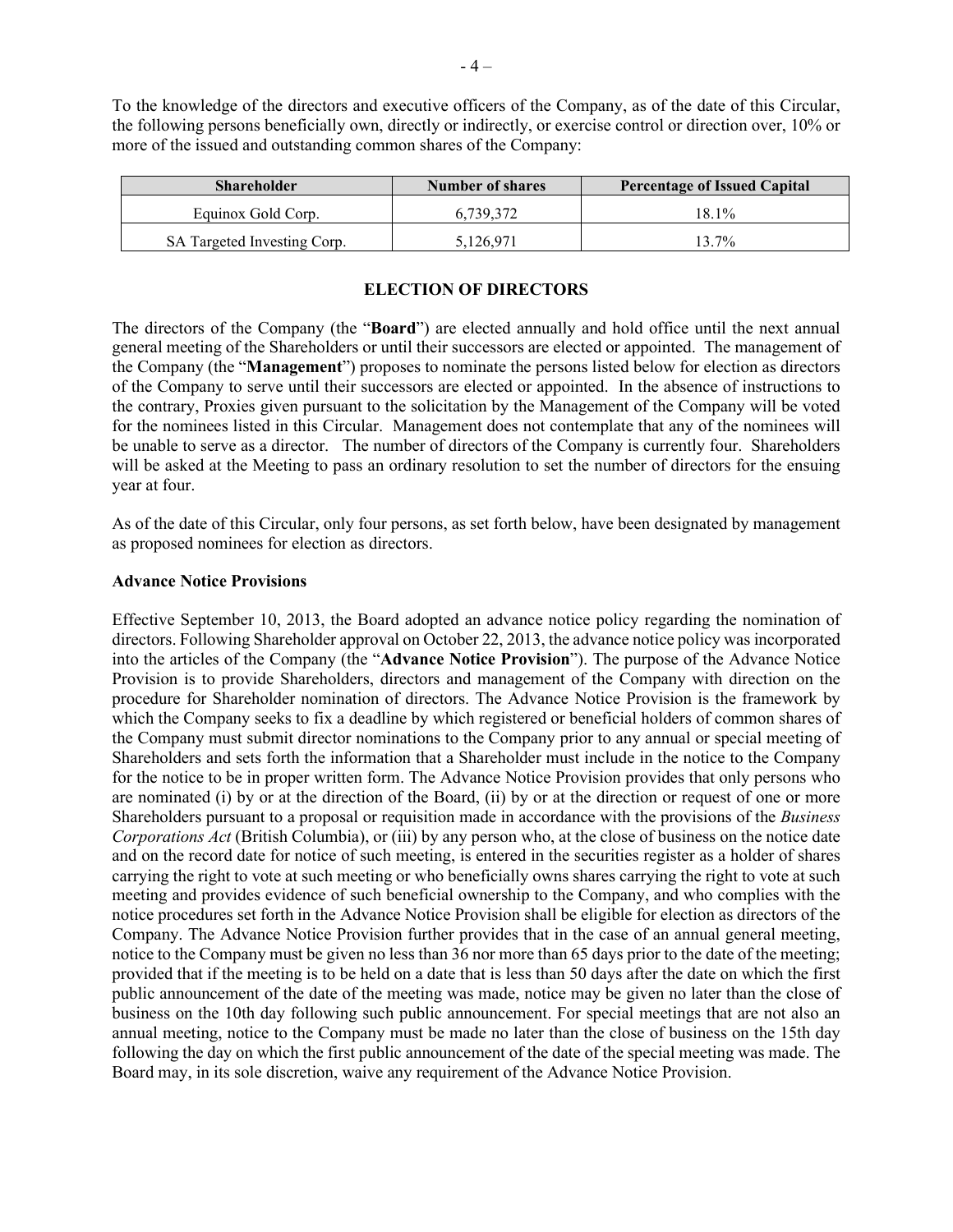The following table sets out the names of the nominees for election as directors, the offices they hold within the Company, the length of time they have served as directors of the Company, and the number of shares of the Company which each beneficially owns, directly or indirectly, or over which control or direction is exercised, as of the date of this Circular.

| <b>Name of Nominee;</b><br><b>Current Position with the Company, if any;</b><br>Province or State and Country of Residence <sup>(1)(2)(3)</sup> | Period as a director of the<br>Company | <b>Common Shares</b><br><b>Beneficially Owned or</b><br><b>Controlled</b> |
|-------------------------------------------------------------------------------------------------------------------------------------------------|----------------------------------------|---------------------------------------------------------------------------|
| Bruce Bragagnolo <sup>(4)(5)</sup><br>Chairman and Director<br>British Columbia, Canada                                                         | Since August 30, 2016                  | Nil.                                                                      |
| Edward Kelly <sup>(4)</sup><br>President, CEO & Director<br>British Columbia, Canada                                                            | Since February 18, 2010                | $1,334,184^{(7)}$                                                         |
| Rodney Stevens <sup>(5)(6)</sup><br>Director<br>British Columbia, Canada                                                                        | Since August 2, 2017                   | 453,416                                                                   |
| <b>Adrian Morger</b> <sup>(4)(6)</sup><br>Director<br>Maienfeld, Switzerland                                                                    | Since August 17, 2017                  | 463,954                                                                   |

*Notes:*

- (1) *The information as to principal occupation, business or employment and common shares beneficially owned or controlled is not within the knowledge of the management of the Company and has been provided by the respective nominees.*
- (2) *None of the proposed nominees for election as a director of the Company are proposed for election pursuant to any arrangement or understanding between the nominee and any other person or company.*
- (3) *See "Executive Compensation" below for information on options to purchase Common Shares held by each of the director nominees.*
- (4) *Member of the Audit Committee.*
- (5) *Member of the Compensation Committee*
- (6) *Member of the Corporate Governance and Nominating Committee*
- (7) *Of these Common Shares Mr. Kelly holds 767,078 indirectly through EKelly Investments Ltd.*

## **Occupation, Business or Employment of Directors**

**Bruce Bragagnolo** is a businessman; co-founder and former CEO of Timmins Gold Corp. an emerging intermediate, Mexican-focused gold producer; and co-founder and the former CEO of Silvermex Resources Ltd., a silver explorer which was acquired by First Majestic Silver Corp. Mr. Bragagnolo is currently the Chief Executive Officer of Alliant Gold Corp. and Great Southern Gold Corp. and the Executive Chairman of Pharmex Life Sciences Inc. and Regency Silver Corp., all of which are currently private companies.

Mr. Bragagnolo is not currently a director of any other public companies.

**Edward Kelly** is a businessman with over 20 years experience with private and public companies where he served as an officer and director.

Mr. Kelly is not currently a director of any other public companies.

**Rodney Stevens** is a CFA charter holder with over ten years experience in the capital markets, first as an Investment Analyst with Salman Partners Inc., then as a merchant and investment banker.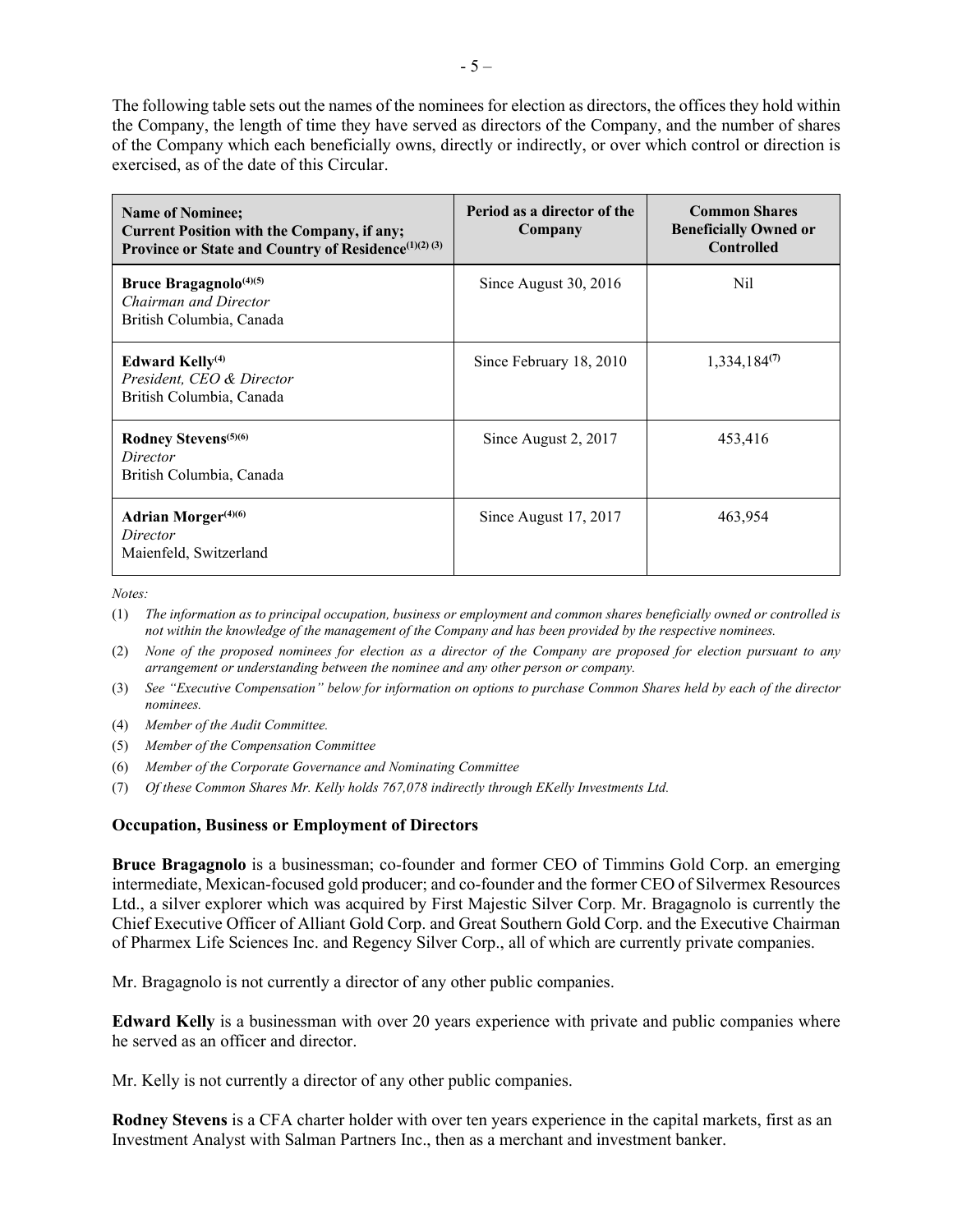| <b>Company and Position</b>                        | <b>Exchange</b> | From        | <b>Until</b> |
|----------------------------------------------------|-----------------|-------------|--------------|
| <b>Canada One Mining Corp.</b> , Director          | TSX-V           | March 2020  | Present      |
| <b>Discovery Harbour Resources Corp., Director</b> | TSX-V           | July 2019   | Present      |
| Guyana Goldstrike Inc., Director                   | TSX-V           | March 2017  | Present      |
| <b>Nexus Gold Corp., Director</b>                  | TSX-V           | March 2017  | Present      |
| NSJ Gold Corp., Director                           | <b>CSE</b>      | March 2021  | Present      |
| <b>Big Red Mining Corp.</b> , Director             | <b>CSE</b>      | March 2021  | Present      |
| <b>Muzhu Mining Ltd.</b> , Director                | <b>CSE</b>      | August 2017 | Present      |

Mr. Stevens is currently a director of the following other public companies:

**Adrian Morger** is a European based asset manager with over 20 years experience in the banking industry. In March 2009, he founded Everest Wealth Management AG, followed in January 2015 by Falknis Wealth Management AG.

Mr. Morger is currently a director of the following other public companies:

| <b>Company and Position</b>                 | Exchange   | From          | Until   |
|---------------------------------------------|------------|---------------|---------|
| <b>Clear Gold Resources Inc.</b> , Director | TSX-V      | July 2020     | Present |
| <b>Cyprium Mining Corp., Director</b>       | <b>CVE</b> | December 2016 | Present |

## **Corporate Cease Trade Orders or Bankruptcies**

Except for the following, none of the proposed directors of the Company is, or within the ten years prior to the date of this Circular has been, a director or executive officer of any company, including the Company, that while that person was acting in that capacity:

- (a) was the subject of a cease trade order or similar order or an order that denied the company access to any exemption under securities legislation for a period of more than 30 consecutive days; or
- (b) was subject to an event that resulted, after the director ceased to be a director or executive officer of the company being the subject of a cease trade order or similar order or an order that denied the relevant company access to any exemption under securities legislation, for a period of more than 30 consecutive days; or
- (c) within a year of that person ceasing to act in that capacity, became bankrupt, made a proposal under any legislation relating to bankruptcy or insolvency or was subject to or instituted any proceedings, arrangement or compromise with creditors or had a receiver, receiver manager or trustee appointed to hold its assets.

Mr. Morger has been a director of Cyprium Mining Corp. ("**Cyprium**") since December 2016. On May 8, 2017, the Quebec Securities Commission issued a Cease Trade Order against Cyprium for failing to file financial statements and MD&A. Cyprium is currently going through a restructuring process to reduce debt and find a new asset.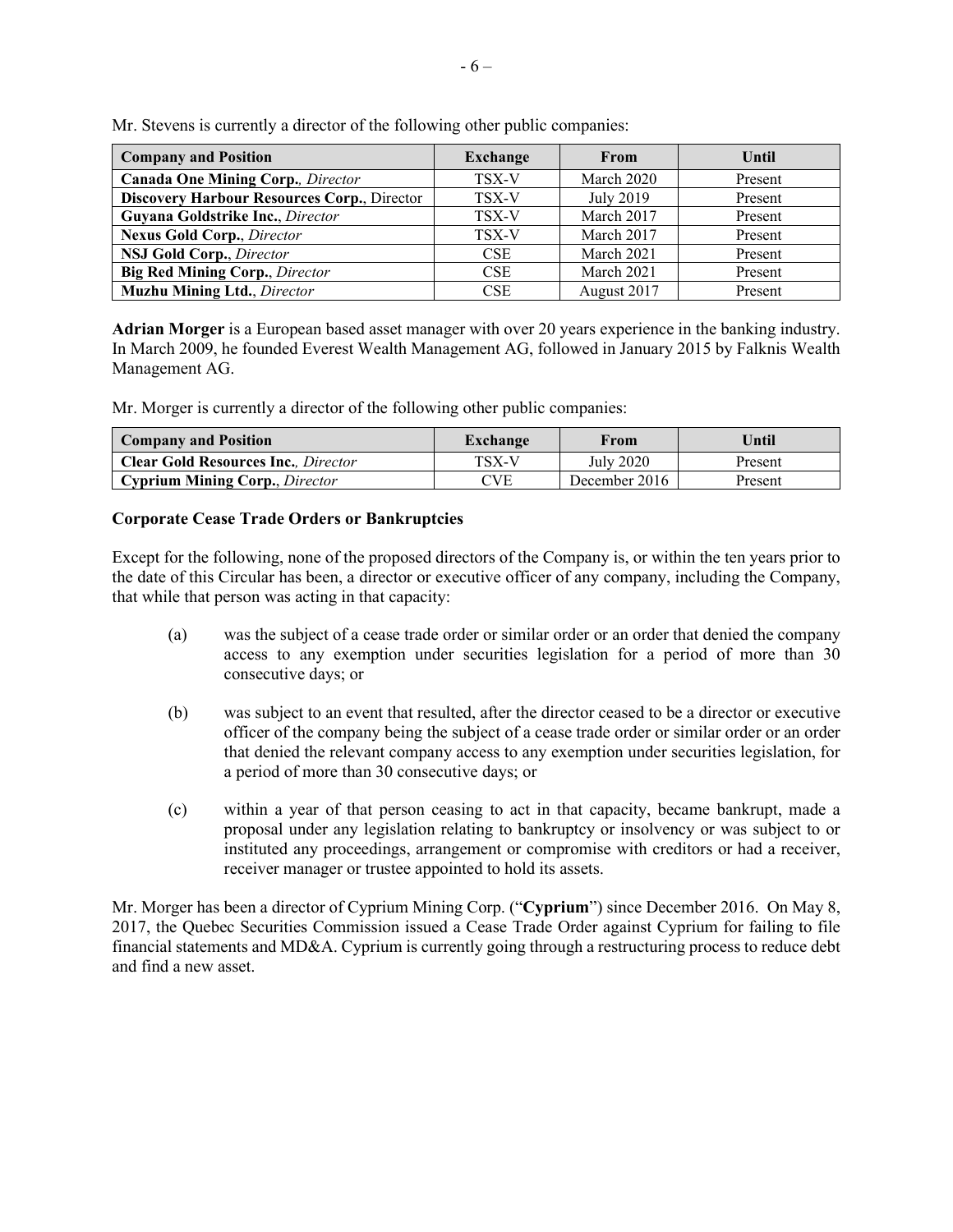## **Individual Bankruptcies**

No director or proposed director of the Company has, within the ten years prior to the date of this Circular, become bankrupt or made a proposal under any legislation relating to bankruptcy or insolvency, or been subject to or instituted any proceedings, arrangement or compromise with creditors, or had a receiver, receiver manager or trustee appointed to hold the assets of that individual.

## **Penalties or Sanctions**

None of the proposed directors have been subject to any penalties or sanctions imposed by a court relating to securities legislation or by a securities regulatory authority, has entered into a settlement agreement with a securities regulatory authority or has been subject to any other penalties or sanctions imposed by a court or regulatory body that would be likely to be considered important to a reasonable security holder making a decision about whether to vote for the proposed director.

# **EXECUTIVE COMPENSATION**

# **Named Executive Officers**

During the financial year ended April 30, 2021, the Company had two Named Executive Officers ("**NEOs**") being, Edward Kelly, the President and Chief Executive Officer ("**CEO**"), and Kevin Hart, the Chief Financial Officer ("**CFO**") of the Company.

"Named Executive Officer" means: (a) each CEO, (b) each CFO, (c) each of the three most highly compensated executive officers of the company, including any of its subsidiaries, or the three most highly compensated individuals acting in a similar capacity, other than the CEO and CFO, at the end of the most recently completed financial year whose total compensation was, individually, more than \$150,000; and (d) each individual who would be a NEO under (c) above but for the fact that the individual was neither an executive officer of the Company, nor acting in a similar capacity, at the end of that financial year.

# **COMPENSATION DISCUSSION AND ANALYSIS**

## **Compensation Discussion and Analysis**

The compensation program of the Board and its Compensation Committee is designed to provide competitive levels of compensation, a significant portion of which is dependent upon individual and corporate performance and contribution to increasing Shareholder value. The Board and the Compensation Committee recognize the need to provide a total compensation package that will attract and retain qualified and experienced executives as well as align the compensation level of each executive to that executive's level of responsibility. In general, a NEO's compensation is comprised of salary or contractor payments and stock option grants. To date, no specific formulae have been developed to assign a specific weighting to each of these components.

In establishing levels of cash compensation and the granting of stock options for NEO's, the Board and the Compensation Committee consider that all elements should be considered, rather than any single element. In addition to the Company's performance, the NEO's performance, level of expertise, responsibilities and time spent are considered, and compensation is based on this overall assessment.

The objectives and reasons for this system of compensation are generally to allow the Company to remain competitive compared to its peers in attracting and retaining experienced personnel. Compensation is determined annually by a review of the Compensation Committee.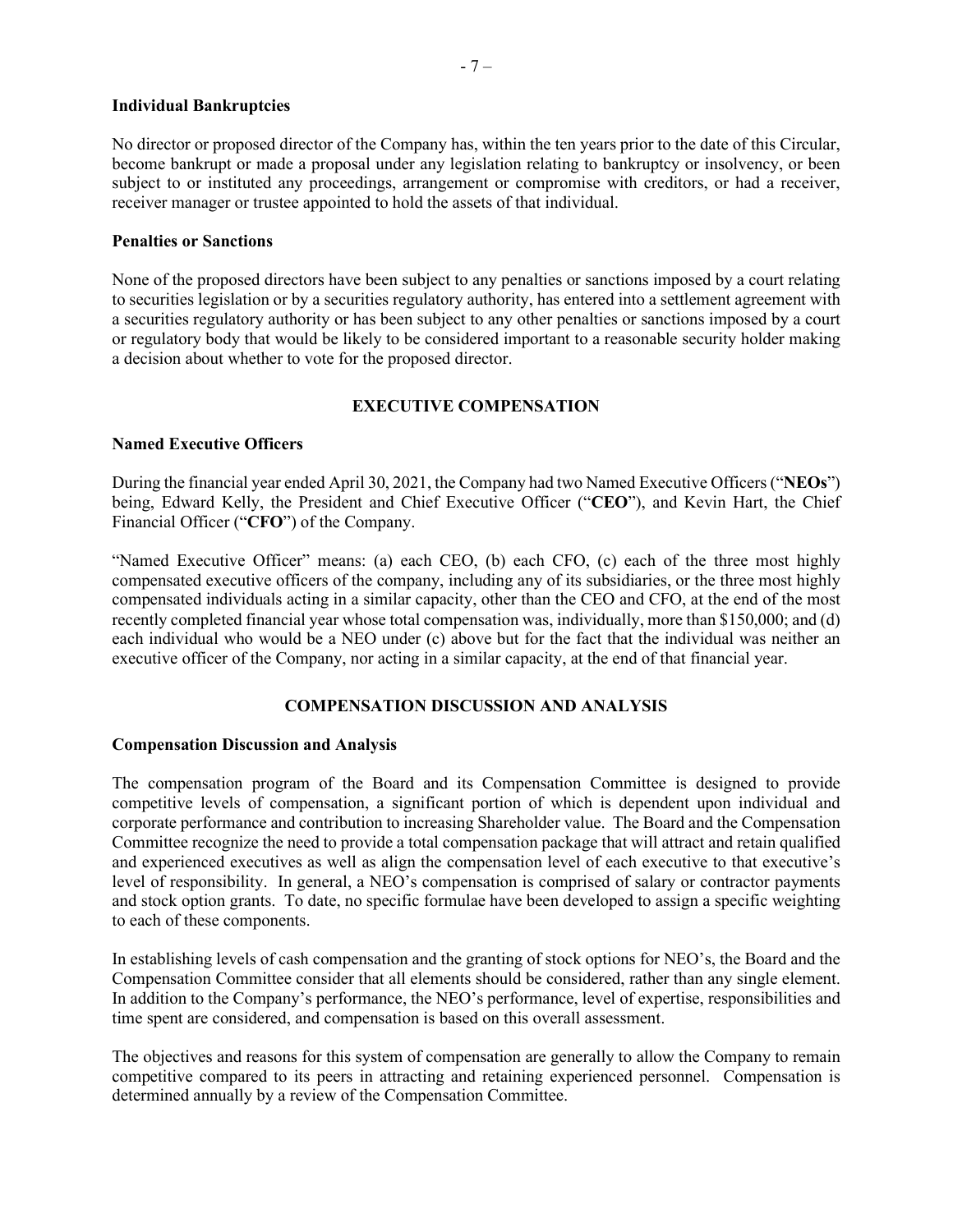Neither the Board nor the Compensation Committee has proceeded to a formal evaluation of the implications of the risks associated with the Company's compensation policies and practices. Risk management is a consideration of the Board when implementing its compensation program, and the Board and the Compensation Committee do not believe that the Company's compensation program results in unnecessary or inappropriate risk taking including risks that are likely to have a material adverse effect on the Company.

Regarding the Company's securities, the Company's NEOs and directors are not permitted to sell "short" or sell a "call option" or purchase a "put option" or purchase on margin, which actions may be used to hedge or offset a decrease in market value of equity securities granted as compensation or held, directly or indirectly, by an NEO or a director.

# **Share-Based and Option-Based Awards**

The Company has not granted share-based awards to its directors and officers. The Board is responsible for granting options to the NEOs. Stock option grants are designed to reward the NEOs for success on a similar basis as the Shareholders of the Company, but these rewards are highly dependent upon the volatile stock market, much of which is beyond the control of the NEOs. When new options are granted, the Board takes into account the previous grants of options, the number of stock options currently held, position, overall individual performance, anticipated contribution to the Company's future success and the individual's ability to influence corporate and business performance. The purpose of granting such stock options is to assist the Company in compensating, attracting, retaining and motivating the officers, directors and employees of the Company and to closely align the personal interest of such persons to the interest of the Shareholders.

The exercise price of the stock options granted is generally determined by the market price at the time of grant, less any allowable discount.

# **Compensation Governance**

The Compensation Committee, on behalf of the Board, monitors compensation for the executive officers of the Company. The Compensation Committee currently consists of the following members: namely, Bruce Bragagnolo and Rodney Stevens. All members of the Compensation Committee are considered independent.

The following is a summary description of the mandate and responsibilities of the Compensation Committee as it relates to NEO compensation:

- (a) the establishment of key human resources and compensation policies, including all incentive and equity based compensation plans;
- (b) the performance evaluation of the Chief Executive Officer and the Chief Financial Officer, and determination of the compensation for the Chief Executive Officer, the Chief Financial Officer and other senior executives of Inca One;
- (c) succession planning, including the appointment, training and evaluation of senior management; and
- (d) the remuneration of the directors.

All members of the Compensation Committee have direct experience which is relevant to their responsibilities as Compensation Committee members. All members are or have held senior executive roles within public companies, and therefore have a good understanding of compensation programs. They also have good financial understanding which allows them to assess the costs versus benefits of compensation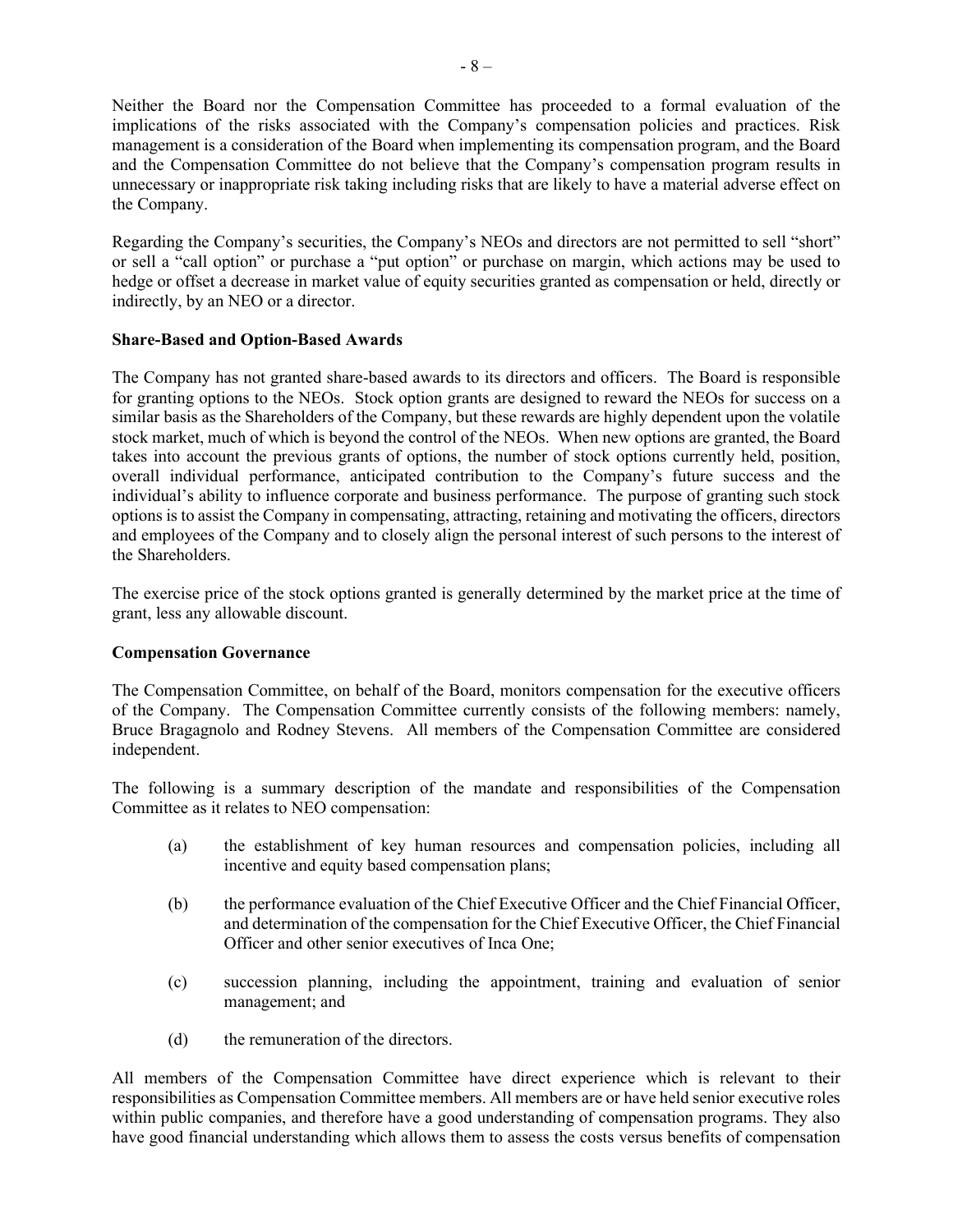plans. The members combined experience in the resource sector provides them with the understanding of the Company's success factors and risks, which is very important when determining metrics for measuring success.

## **SUMMARY COMPENSATION TABLE**

Set out below is a summary of compensation paid or accrued during the Company's three most recently completed financial years to the Company's NEOs.

|                                                                        |                      |                                             |                                            |                                                                   | Non-equity incentive<br>plan compensation<br>(S) |                                     |                                                       |                                             |                                     |
|------------------------------------------------------------------------|----------------------|---------------------------------------------|--------------------------------------------|-------------------------------------------------------------------|--------------------------------------------------|-------------------------------------|-------------------------------------------------------|---------------------------------------------|-------------------------------------|
| Name<br>and<br>principal<br>position                                   | Year                 | <b>Salary</b><br>$\left( \mathbb{S}\right)$ | Share-<br><b>based</b><br>awards<br>$(\$)$ | Option-<br>based<br>awards $^{(6)}$<br>$\left( \mathbb{S}\right)$ | Annual<br>incentive<br>plans                     | Long-<br>term<br>incentive<br>plans | <b>Pension</b><br>value<br>$\left( \mathbb{S}\right)$ | All other<br>compensation<br>(S)            | <b>Total</b><br>compensation<br>(S) |
| Edward<br>$Kelly$ <sup>(1)</sup><br><b>CEO</b> and<br><b>President</b> | 2021<br>2020<br>2019 | 240,000<br>240,000<br>200,000               | Nil<br>Nil<br>Nil                          | 118,300<br>30,216<br>40,253                                       | Nil<br>Nil<br>Nil                                | Nil<br>Nil<br>Nil                   | Nil<br>Nil<br>Nil                                     | $150,040^{(2)}$<br>5,480<br>$172,322^{(3)}$ | 508,340<br>275,696<br>412,575       |
| Kevin<br>Hart<br>CFO                                                   | 2021<br>2020<br>2019 | 200,000<br>200,000<br>175,000               | Nil<br>Nil<br>Nil                          | 118,300<br>30,216<br>40,253                                       | Nil<br>Nil<br>Nil                                | Nil<br>Nil<br>Nil                   | Nil<br>Nil<br>Nil                                     | $127,522^{(4)}$<br>1.047<br>$145,339^{(5)}$ | 445,821<br>231,263<br>360,592       |

## **Summary Compensation Table**

*Notes:* 

(1) *Fees for Mr. Kelly's services were charged by EKelly Investments Ltd. which he controlled.*

- (2) *During the fiscal year ended April 30, 2021, Mr. Kelly received other compensation of \$150,040 of which \$120,000 was a bonus and \$25,000 was a bonus for additional board work related to Covid- 19 and for corporate development. Mr. Kelly invested the proceeds of this bonus in the Company by exercising 300,000 stock options at \$0.50.*
- (3) *During the fiscal year ended April 30, 2019, Mr. Kelly received other compensation of \$172,322 of which \$166,660 was related to a bonus for the successful acquisition of Anthem United Inc. and its Kori One processing plant.*
- (4) *During the fiscal year ended April 30, 2021, Mr. Hart received other compensation of \$127,522 of which \$125,000 was a bonus. Mr. Hart invested the proceeds of this bonus in the Company by exercising 300,000 stock options at \$0.50.*
- (5) *During the fiscal year ended April 30, 2019, Mr. Hart received other compensation of \$145,339 of which \$144,439 was related to a bonus for the successful acquisition of Anthem United Inc. and its Kori One processing plant.*
- (6) *The fair value of share-based options granted during the year ended April 30, 2021 was estimated using the Black-Scholes options pricing model using a risk free rate between 0.55% and 0.35%, a volatility of between 96.32% and 92.01% and an expected life of between 1.0 and 2.75 year.*

## **Narrative Discussion**

The Company and a company controlled by Edward Kelly entered into a consulting agreement dated September 15, 2011 as amended (the "**Kelly Agreement**"). Under the Kelly Agreement, the Company has engaged Mr. Kelly as President & CEO of the Company and per Board resolution has agreed to pay Mr. Kelly an annual service fee of \$240,000, plus discretionary bonuses and grants of stock options as made from time to time at the discretion of the Board.

The Company entered into an employment agreement with Kevin Hart dated August 15, 2017 as amended (the "**Hart Agreement**"). Under the Hart Agreement, the Company has engaged Mr. Hart as CFO and Corporate Secretary of the Company and per Board resolution has agreed to pay Mr. Hart an annual salary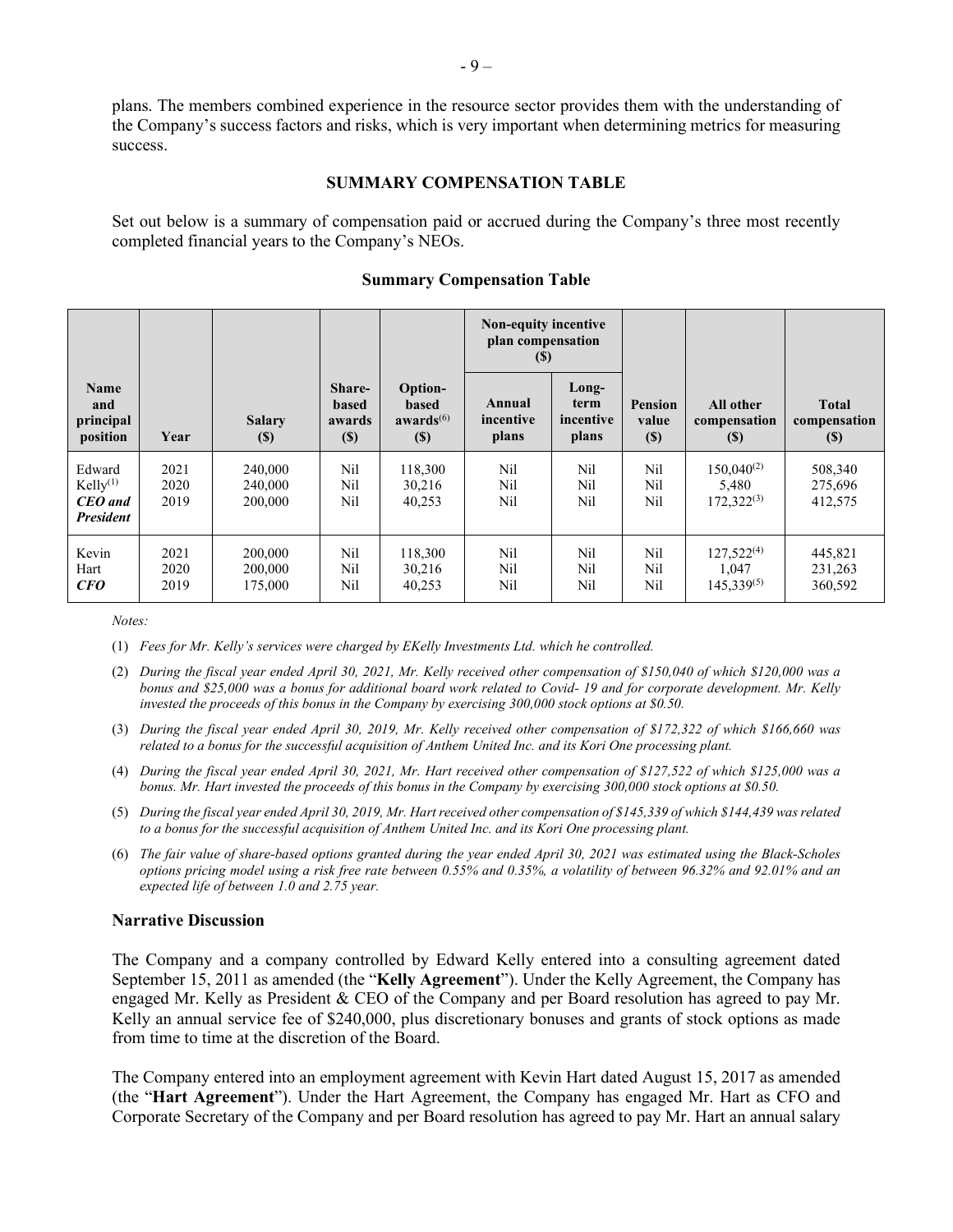of \$200,000, plus discretionary bonuses and grants of stock options as made from time to time at the discretion of the Board.

See also "*Termination and Change of Control Benefits"* below.

# **INCENTIVE PLAN AWARDS**

#### **Outstanding Share-Based Awards and Option-Based Awards**

The Company does not have any share-based awards held by a NEO. The following table sets forth the outstanding option-based awards held by the NEOs of the Company at the end of the most recently completed financial year:

|                          |                                                                             | <b>Option-based Awards</b>         |                                  |                                                                                                  | <b>Share-based Awards</b>                                                     |                                                                                                                    |                                                                                                                       |
|--------------------------|-----------------------------------------------------------------------------|------------------------------------|----------------------------------|--------------------------------------------------------------------------------------------------|-------------------------------------------------------------------------------|--------------------------------------------------------------------------------------------------------------------|-----------------------------------------------------------------------------------------------------------------------|
| <b>Name</b>              | Number of<br>securities<br>underlying<br>unexercised<br>options<br>$^{(#)}$ | Option<br>exercise price<br>$(\$)$ | <b>Option expiration</b><br>date | Value of<br>unexercised in-<br>the-money<br>options <sup>(1)</sup><br>$\left( \mathbb{S}\right)$ | Number of<br>shares or units of<br>shares that have<br>not vested<br>$^{(#)}$ | <b>Market</b> or<br>payout value of<br>share-based<br>awards that<br>have not vested<br>$\left( \mathbb{S}\right)$ | <b>Market</b> or<br>payout<br>value of<br>vested<br>share-based<br>awards not<br>paid out or<br>distributed<br>$(\$)$ |
| <b>Edward Kelly</b>      | 200,000                                                                     | 0.19                               | March 30, 2022                   | 38,000                                                                                           | N/A                                                                           | N/A                                                                                                                | N/A                                                                                                                   |
| <b>CEO</b> and President | 600,000                                                                     | 0.55                               | December 18, 2022                | Nil                                                                                              | N/A                                                                           | N/A                                                                                                                | N/A                                                                                                                   |
| Kevin Hart               | 200,000                                                                     | 0.19                               | March 30, 2022                   | 38,000                                                                                           | N/A                                                                           | N/A                                                                                                                | N/A                                                                                                                   |
| CFO                      | 600,000                                                                     | 0.55                               | December 18, 2022                | Nil                                                                                              | N/A                                                                           | N/A                                                                                                                | N/A                                                                                                                   |

# **Outstanding Share-Based Awards and Option-Based Awards**

Note:

(1) "In-the-Money Options" means the excess of the market value of the Company's shares on April 30, 2021 over the exercise price of the options. The market value of the Company's common shares on April 30, 2021 was \$0.38. No value has been given to unexercised options that were out of-the money on April 30, 2021. "

## **Incentive Plan Awards – Value Vested or Earned During the Year**

The following table sets forth details of the value vested or earned for all incentive plan awards during the most recently completed financial year by each NEO: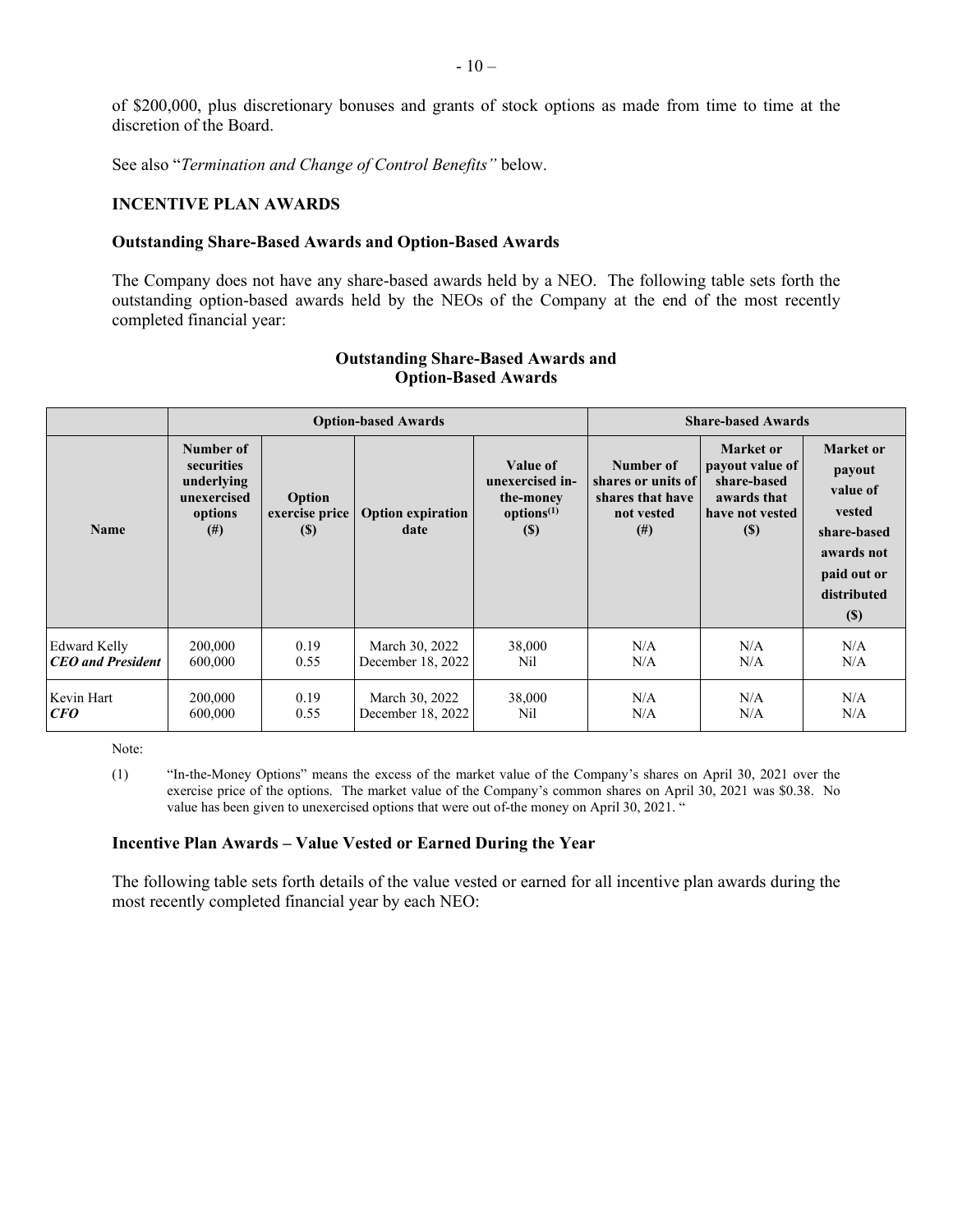| Name                                            | Option-based awards - Value<br>vested during the year<br>(S) | Share-based awards – Value<br>vested during the year<br>(S) | Non-equity incentive plan<br>compensation - Value earned<br>during the year<br>$\left( \mathbb{S}\right)$ |
|-------------------------------------------------|--------------------------------------------------------------|-------------------------------------------------------------|-----------------------------------------------------------------------------------------------------------|
| <b>Edward Kelly</b><br><b>CEO</b> and President | 118,300                                                      | N/A                                                         | Nil                                                                                                       |
| Kevin Hart<br>CFO                               | 118,300                                                      | N/A                                                         | Nil                                                                                                       |

# **Value Vested or Earned for Incentive Plan Awards During the Most Recently Completed Financial Year**

# **Narrative Discussion**

The following information is intended as a brief description of the Company's stock option plan (the "**Stock Option Plan**") and is qualified in its entirety by the full text of the Stock Option Plan, which will be available for review at the Meeting.

- 1. The maximum aggregate number of shares that may be issued upon the exercise of stock options granted under the Stock Option Plan shall not exceed 10% of the issued and outstanding share capital of the Company, the exercise price of which, as determined by the Board in its sole discretion, shall not be less than the last closing price of the Company's shares traded through the facilities of the TSX Venture Exchange (the "**Exchange**") prior to the announcement of the option grant, less any discount permitted by the Exchange, or such other price as may be required or permitted by the Exchange, or if the shares are no longer listed for trading on the Exchange, then such other exchange or quotation system on which the shares are listed or quoted for trading.
- 2. The Board shall not grant options to any one person in any 12 month period which will, when exercised, exceed 5% of the issued and outstanding shares of the Company or to any one consultant or to those persons employed by the Company who perform investor relations services which will, when exercised, exceed 2% of the issued and outstanding shares of the Company.
- 3. Upon expiry of an option, or in the event an option is otherwise terminated for any reason, the number of shares in respect of the expired or terminated option shall again be available for the purposes of the Stock Option Plan. All options granted under the Stock Option Plan may not have an expiry date exceeding ten years from the date on which the Board grants and announces the granting of the option.
- 4. If the option holder ceases to be a director, officer, employee or consultant of the Company (other than by reason of death) then the option granted shall expire on a date stipulated by the Board at the time of grant and, in any event, must terminate within 30 days after the date on which the option holder ceases to be a director, officer, employee or consultant, subject to the terms and conditions set out in the Stock Option Plan.

The Board retains the discretion to impose vesting periods on any options granted. In accordance with the policies of the Exchange, stock options granted to consultants performing investor relations services must vest in stages over a minimum of 12 months with no more than one-quarter of the stock options vesting in any three month period.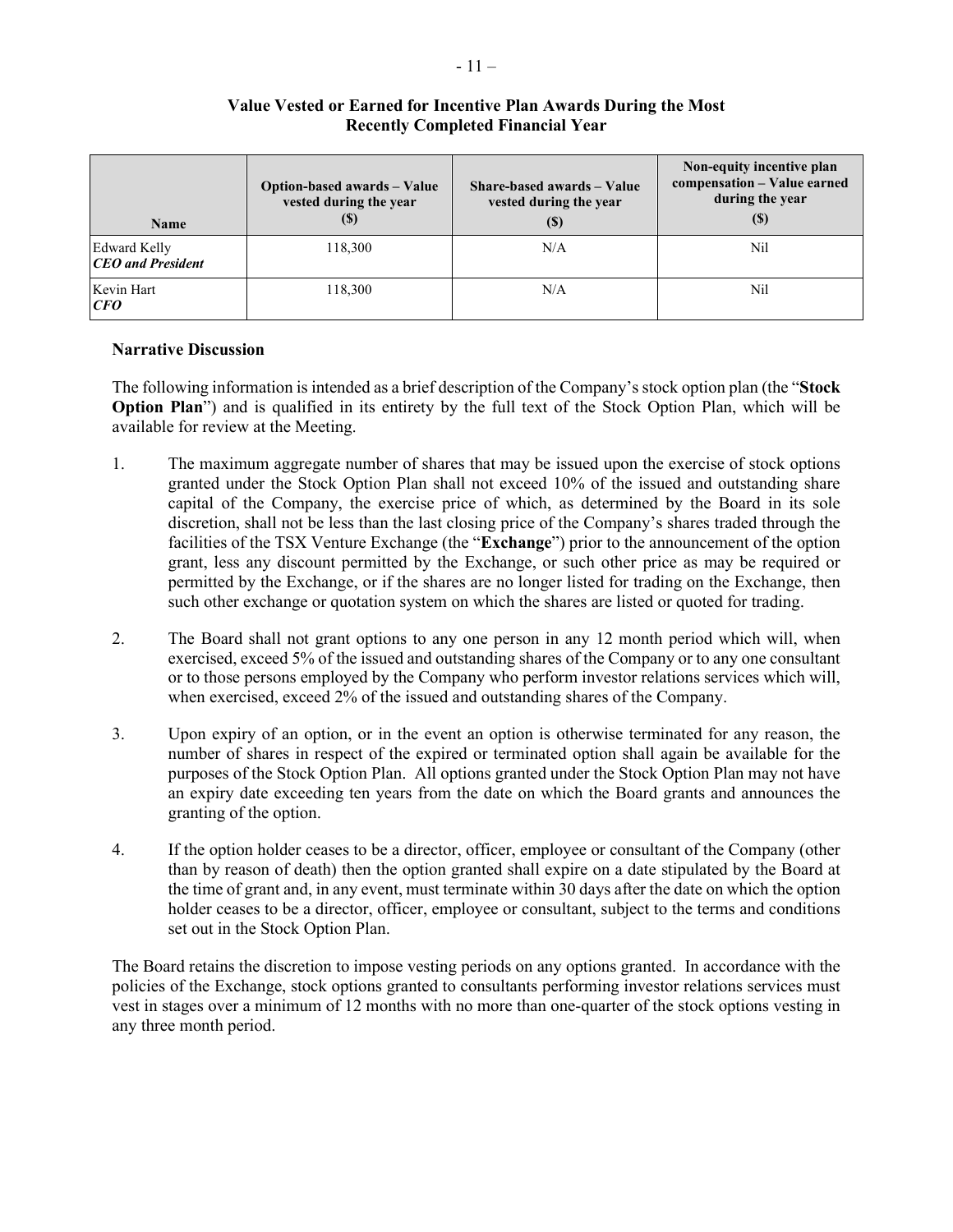#### **PENSION BENEFITS**

The Company does not have a pension plan that provides for payments or benefits to the NEOs at, following, or in connection with retirement.

## **TERMINATION AND CHANGE OF CONTROL BENEFITS**

Relating to the Kelly Agreement, the Company has also provided Mr. Kelly a termination agreement whereby: (a) the Company may terminate Mr. Kelly's engagement without cause upon the lump sum payment equal to half of his annual fees; or (b) the Company may terminate Mr. Kelly's engagement without cause and in connection with a change of control, upon the lump sum payment of two times his annual service fees.

Relating to the Hart Agreement, the Company has also provided Mr. Hart a termination agreement whereby the Company may terminate Mr. Hart's engagement without cause and in connection with a change of control, upon the lump sum payment of two times his annual salary.

The following table discloses the estimated amounts payable to the NEOs under a number of termination or change-of-control circumstances that exceed the amounts generally payable under any termination scenario other than for cause. Amounts disclosed in the table assume that a change of control occurred and/or the NEO's employment was terminated on April 30, 2021:

|                                                    | <b>Edward Kelly</b><br><b>President and CEO</b> | <b>Kevin Hart</b><br><b>CFO</b> |
|----------------------------------------------------|-------------------------------------------------|---------------------------------|
| Termination Without Cause                          | \$720,000                                       | \$600,000                       |
| Termination in Connection with a Change of Control | \$720,000                                       | \$600,000                       |

# **DIRECTOR COMPENSATION**

Other than compensation paid to the NEOs, and except as noted below, no compensation was paid to directors in their capacity as directors of the Company or its subsidiaries, in their capacity as members of a committee of the Board or of a committee of the Board of Directors of its subsidiaries, or as consultants or experts, during the Company's most recently completed financial year.

Set out below is a summary of compensation paid or accrued during the Company's most recently completed financial year to the Company's directors, other than the NEOs previously disclosed:

## **Director Compensation Table**

| <b>Name</b>      | Fees<br>earned<br>$\left( \mathbb{S}\right)$ | Share-<br>based<br>awards<br>$\left( \mathbb{S}\right)$ | <b>Option-</b><br>based<br>awards<br>$(\$\)$ | Non-equity<br>inventive plan<br>compensation<br>$\left( \mathbb{S}\right)$ | <b>Pension</b><br>value<br>$\left( \mathbb{S}\right)$ | All other<br>compensation<br>$\left( \mathbb{S}\right)$ | <b>Total</b><br>$\left( \mathbb{S}\right)$ |
|------------------|----------------------------------------------|---------------------------------------------------------|----------------------------------------------|----------------------------------------------------------------------------|-------------------------------------------------------|---------------------------------------------------------|--------------------------------------------|
| Bruce Bragagnolo | 20,000                                       | Nil                                                     | 29,575                                       | Nil                                                                        | Nil                                                   | $40,000^{(1)}$                                          | 89,575                                     |
| Adrian Morger    | 8.000                                        | Nil                                                     | 29.575                                       | Nil                                                                        | Nil                                                   | $40,000^{(1)}$                                          | 77,575                                     |
| Rodney Stevens   | 10.000                                       | Nil                                                     | 29.575                                       | Nil                                                                        | Nil                                                   | $115,000^{(1)(2)}$                                      | 154,575                                    |

*Notes:* 

(1) *Mr. Bragagnolo, Mr. Morger and Mr. Stevens each received a \$40,000 bonus for additional board work related to Covid- 19 and a special committee for corporate development.*

(2) *Mr. Stevens received \$75,000 for non-board of directors related work for his time on corporate finance and development.*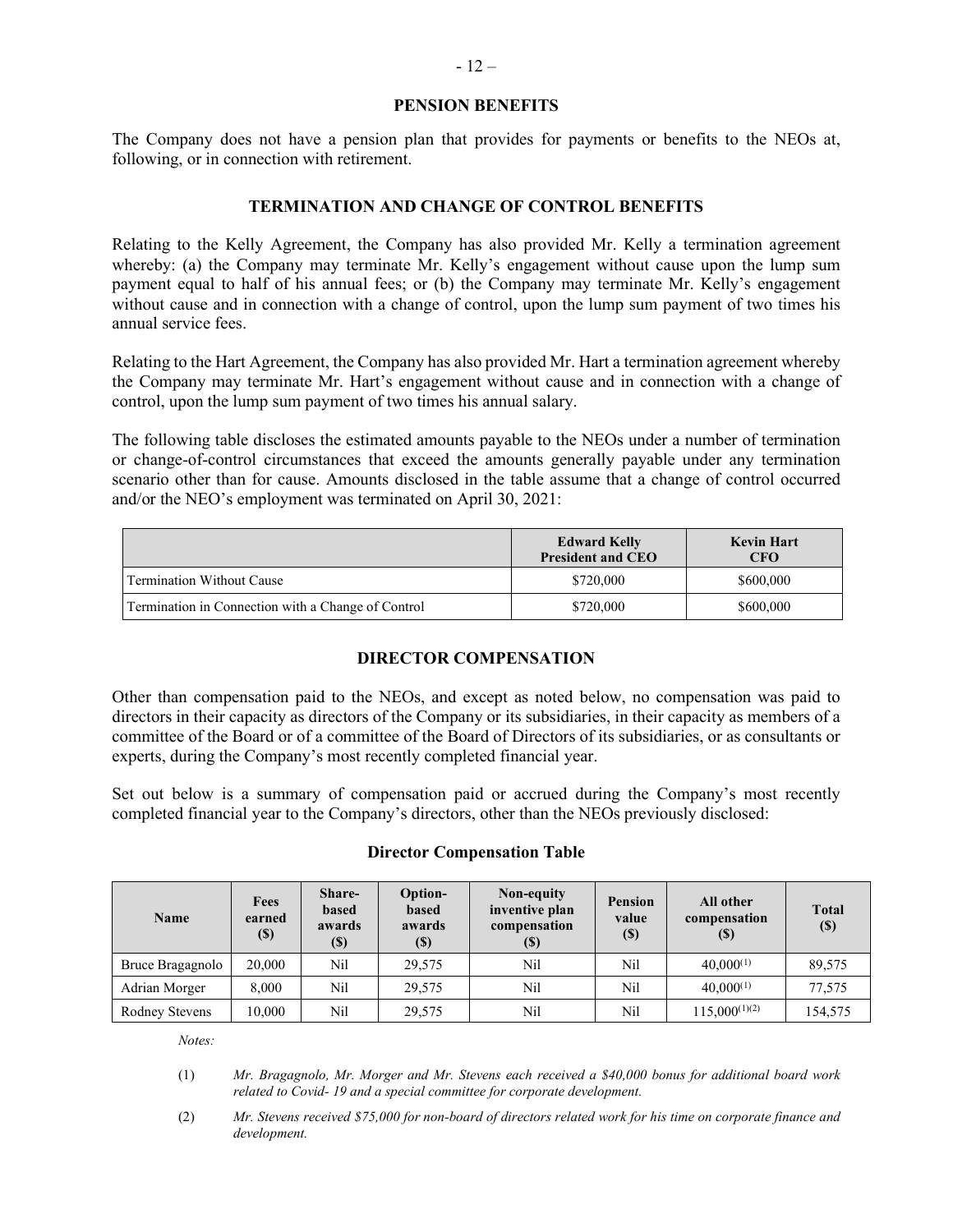## **Outstanding Share-Based Awards and Option-Based Awards**

The Company does not have any share-based awards held by a director. The following table sets forth details of all awards granted to directors of the Company which are outstanding at the end of the most recently completed financial year.

|                       | <b>Option-based Awards</b>                                              |                                 |                                     |                                                                         |                                                                               | <b>Share-based Awards</b>                                                                                   |                                                                                                                            |
|-----------------------|-------------------------------------------------------------------------|---------------------------------|-------------------------------------|-------------------------------------------------------------------------|-------------------------------------------------------------------------------|-------------------------------------------------------------------------------------------------------------|----------------------------------------------------------------------------------------------------------------------------|
| <b>Name</b>           | Number of<br>securities<br>underlying<br>unexercised<br>options<br>(# ) | Option<br>exercise price<br>(S) | <b>Option expiration</b><br>date    | Value of<br>unexercised in-<br>the-money<br>options $(1)$<br><b>(S)</b> | Number of<br>shares or units of<br>shares that have<br>not vested<br>$^{(#)}$ | Market or<br>payout value of<br>share-based<br>awards that<br>have not vested<br>$\left( \mathbb{S}\right)$ | <b>Market</b> or<br>payout<br>value of<br>vested<br>share-based<br>awards not<br>paid out or<br>distributed<br><b>(\$)</b> |
| Bruce Bragagnolo      | 100,000<br>150,000                                                      | 0.19<br>0.55                    | March 30, 2022<br>December 18, 2022 | 19,000<br>Nil                                                           | N/A<br>N/A                                                                    | N/A<br>N/A                                                                                                  | N/A<br>N/A                                                                                                                 |
| Adrian Morger         | 84,546                                                                  | 0.55                            | December 18, 2022                   | Nil                                                                     | N/A                                                                           | N/A                                                                                                         | N/A                                                                                                                        |
| <b>Rodney Stevens</b> | 80,000<br>150,000                                                       | 0.19<br>0.55                    | March 30, 2022<br>December 18, 2022 | 15,200<br>Nil                                                           | N/A<br>N/A                                                                    | N/A<br>N/A                                                                                                  | N/A<br>N/A                                                                                                                 |

*Notes:*

## **Incentive Plan Awards – Value Vested or Earned During the Year**

The following table sets forth details of the value vested or earned for all incentive plan awards during the most recently completed financial year by each director:

## **Value Vested or Earned for Incentive Plan Awards During the Most Recently Completed Financial Year**

| <b>Name</b>      | Option-based awards - Value<br>vested during the year<br>(S) | Share-based awards - Value<br>vested during the year<br>(S) | Non-equity incentive plan<br>compensation - Value earned<br>during the year<br>(S) |
|------------------|--------------------------------------------------------------|-------------------------------------------------------------|------------------------------------------------------------------------------------|
| Bruce Bragagnolo | 29,575                                                       | N/A                                                         | Nil                                                                                |
| Adrian Morger    | 29,575                                                       | N/A                                                         | Nil                                                                                |
| Rodney Stevens   | 29,575                                                       | N/A                                                         | Nil                                                                                |

# **EQUITY COMPENSATION PLAN INFORMATION**

The following table sets out those securities of the Company which have been authorized for issuance under equity compensation plans, as at the end of the most recently completed financial year:

<sup>(1)</sup> "In-the-Money Options" means the excess of the market value of the Company's shares on April 30, 2021 over the exercise price of the options. The market value of the Company's common shares on April 30, 2021 was \$0.38. No value has been given to unexercised options that were out of-the money on April 30, 2021.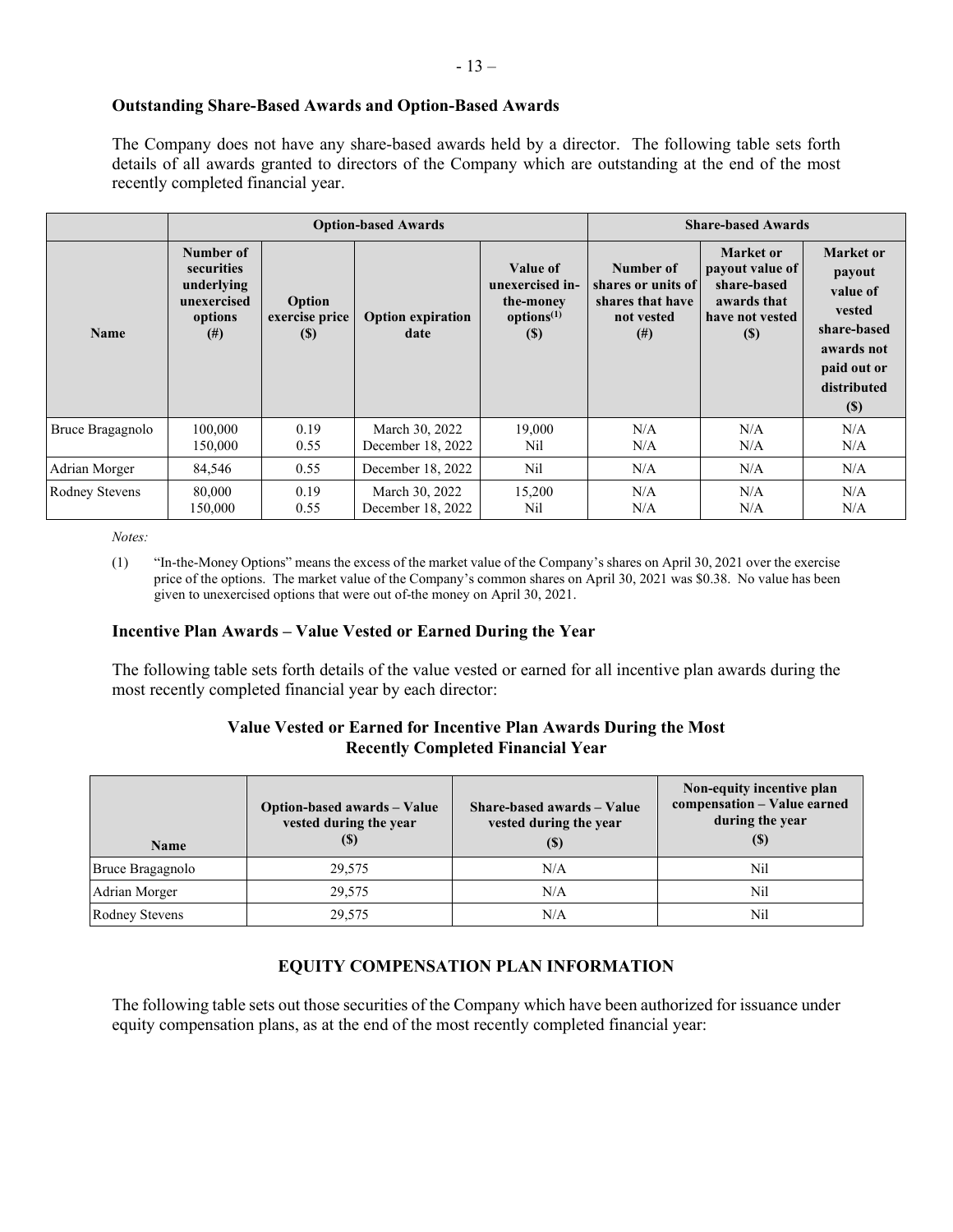| <b>Plan Category</b>                                              | Number of securities to be.<br>issued upon exercise of<br>outstanding options,<br>warrants and rights<br>(a) | Weighted-average<br>exercise price of<br>outstanding options,<br>warrants and rights<br>(b) | Number of securities<br>remaining available for<br>future issuance under<br>equity compensation plans<br>(excluding securities<br>reflected in column (a))<br>(c) |
|-------------------------------------------------------------------|--------------------------------------------------------------------------------------------------------------|---------------------------------------------------------------------------------------------|-------------------------------------------------------------------------------------------------------------------------------------------------------------------|
| Equity compensation plans<br>approved by the securityholders      | 3,059,546                                                                                                    | \$0.48                                                                                      | 490,812                                                                                                                                                           |
| Equity compensation plans not<br>approved by the security holders | N/A                                                                                                          | N/A                                                                                         | N/A                                                                                                                                                               |
| <b>Total</b>                                                      | 3.059.546                                                                                                    | \$0.48                                                                                      | 490.812                                                                                                                                                           |

# **INDEBTEDNESS OF DIRECTORS AND EXECUTIVE OFFICERS**

None of the current or former directors, executive officers, employees of the Company, the proposed nominees for election to the Board, or their respective associates or affiliates, are or have been indebted to the Company since the beginning of the most recently completed financial year of the Company.

# **INTEREST OF CERTAIN PERSONS OR COMPANIES IN MATTERS TO BE ACTED UPON**

No director or executive officer of the Company or any proposed nominee of Management of the Company for election as a director of the Company, nor any associate or affiliate of the foregoing persons, has any material interest, direct or indirect, by way of beneficial ownership of securities or otherwise, since the beginning of the Company's last financial year in matters to be acted upon at the Meeting, other than the election of directors and the confirmation of the Stock Option Plan.

# **INTEREST OF INFORMED PERSONS IN MATERIAL TRANSACTIONS**

None of the persons who were directors or executive officers of the Company or a subsidiary at any time during the Company's last completed financial year, the proposed nominees for election to the Board, any person or company who beneficially owns, directly or indirectly, or who exercises control or direction over (or a combination of both) more than 10% of the issued and outstanding common shares of the Company, nor the associates or affiliates of those persons, has any material interest, direct or indirect, by way of beneficial ownership of securities or otherwise, in any transaction or proposed transaction which has materially affected or would materially affect the Company.

# **APPOINTMENT OF AUDITOR**

Management intends to nominate Grant Thornton LLP, Chartered Accountants ("Grant Thornton") of Vancouver, British Columbia, for re-appointment as auditor of the Company. Forms of proxies given pursuant to this solicitation will, on any poll, be voted as directed and, if there is no direction, for the reappointment of Grant Thornton LLP, Chartered Accountants, as the auditor of the Company to hold office for the ensuing year with remuneration to be fixed by the directors.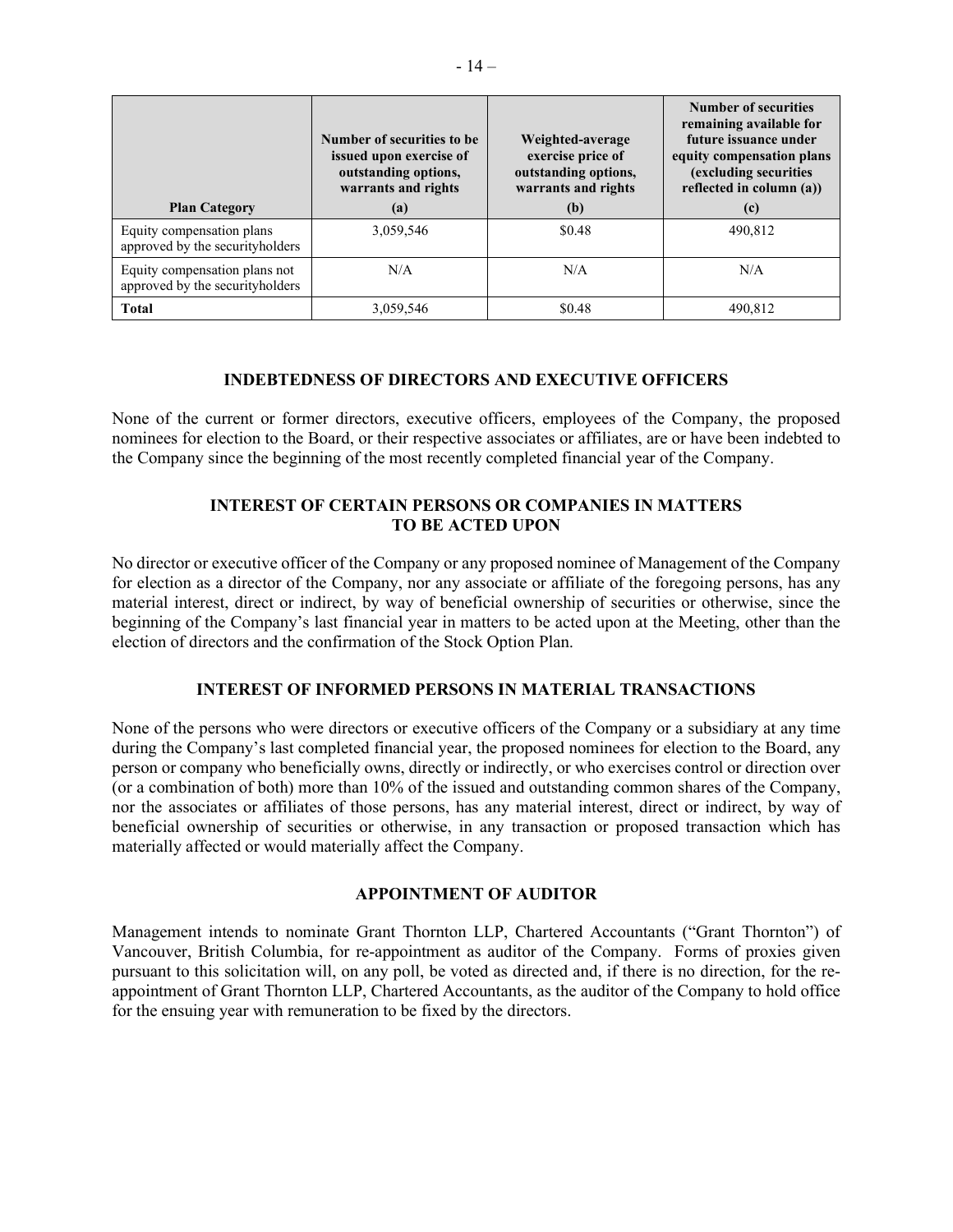#### **MANAGEMENT CONTRACTS**

Other than as disclosed elsewhere in this Circular, no Management functions of the Company are to any substantial degree performed by a person or company other than the directors, NEOs or other senior executives of the Company.

## **CORPORATE GOVERNANCE DISCLOSURE**

National Instrument 58-101, *Disclosure of Corporate Governance Practices*, requires all reporting issuers to provide certain annual disclosure of their corporate governance practices with respect to the corporate governance guidelines (the "**Guidelines**") adopted in National Policy 58-201. These Guidelines are not prescriptive, but have been used by the Company in adopting its corporate governance practices. The Board and senior management of the Company consider good corporate governance to be an integral part of the effective and efficient operation of Canadian corporations. The Company's approach to corporate governance is set out below in accordance with Form 58-101F2.

#### **Board of Directors**

Management is nominating four individuals to the Company's Board, all of whom are current directors of the Company.

The Guidelines suggest that the Board of Directors of every reporting issuer should be constituted with a majority of individuals who qualify as "independent" directors under NI 52-110, which provides that a director is independent if he or she has no direct or indirect "material relationship" with the Company. The "material relationship" is defined as a relationship which could, in the view of the Company's Board, reasonably interfere with the exercise of a director's independent judgement. All of the current members of the Board are considered "independent" within the meaning of NI 52-110, except for Edward Kelly, who is the President and CEO of the Company.

The Board has approved a Mandate for the Board of Directors, which is available on SEDAR or on the Company's website, www.incaone.com, which outlines the principal duties and responsibilities of the Board. The role of the Board is to represent the Shareholders of the Company, enhance and maximize Shareholder value and conduct the business and affairs of the Company ethically and in accordance with the highest standards of corporate governance. The Board is ultimately accountable and responsible for providing independent, effective leadership in supervising the management of the business and affairs of the Company, and providing the strategic direction of the Company.

The Board exercises its independent supervision over management by its policies that (a) periodic meetings of the Board be held to obtain an update on significant corporate activities and plans; and (b) all material transactions of the Company are subject to prior approval of the Board. The Board shall meet not less than four times during each year. The Board will also meet at any other time at the call of the President, or subject to the Articles of the Company, of any director.

## **Directorships**

See "**Occupation, Business or Employment of Directors**" for information regarding the directors that are currently directors of other reporting issuers.

## **Orientation and Continuing Education**

The Board's practice is to recruit for the Board, only persons with extensive business experience. Prospective new Board members are provided a reasonably detailed level of background information,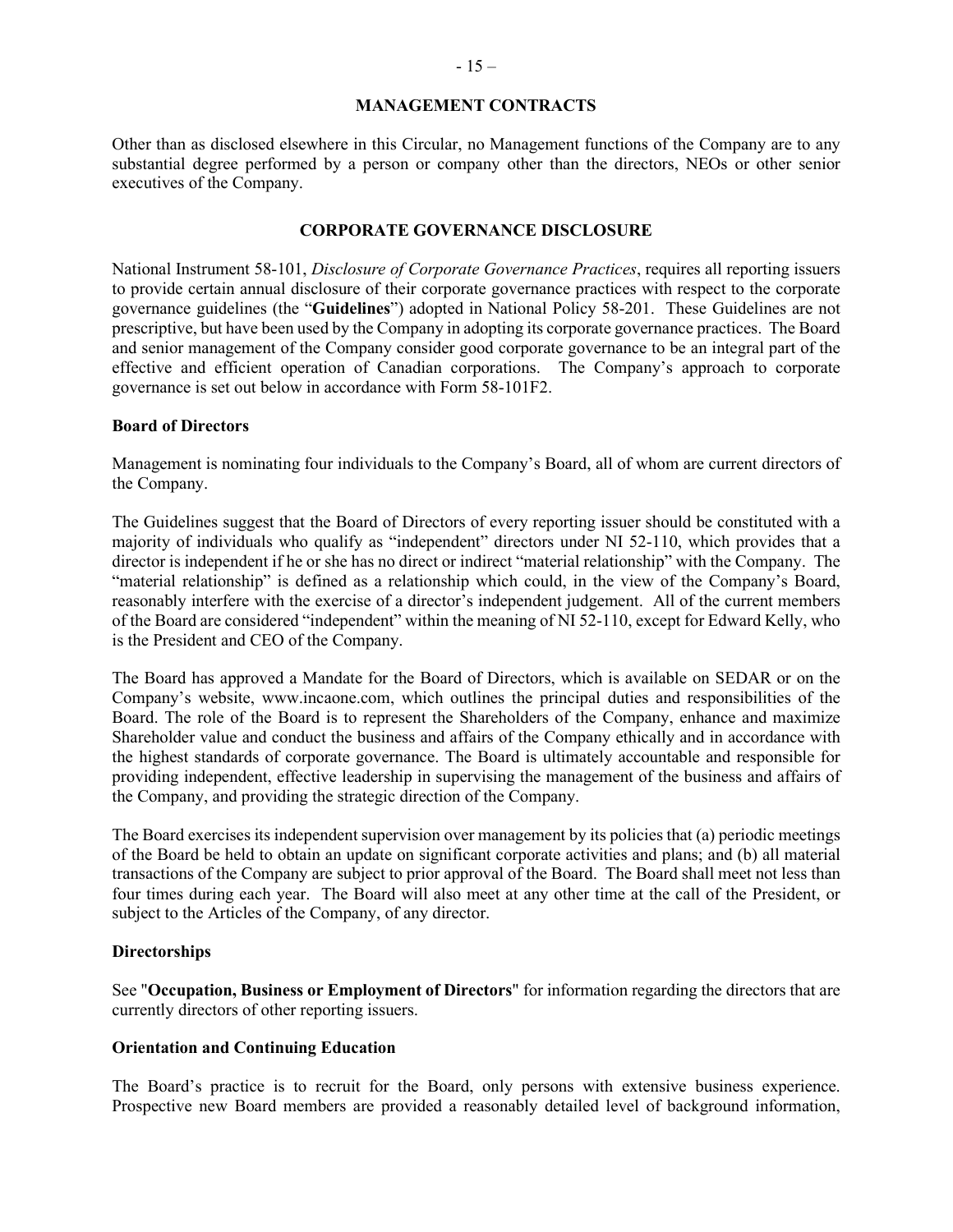verbal and documentary, on the Company's affairs and plans prior to obtaining their consent to act as a director.

The Board is willing to provide training courses to the directors as needed, to ensure that the Board is complying with current legislative and business requirements.

## **Ethical Business Conduct**

The Board has adopted a written Code of Business Conduct and Ethics (the "**Code**") for its directors, officers, employees and consultants, which may be obtained on SEDAR or on the Company's website, www.incaone.com.

The Corporate Governance and Nominating Committee is responsible for assisting the Board in dealing with conflict of interest issues as contemplated by the Code, reviewing and updating the Code periodically, ensuring that management has established a system to enforce the Code and reviewing management's monitoring of the Company's compliance with the Code.

Under the Code, members of the Board are required to disclose any conflict of interest or potential conflict of interest to the entire Board as well as any committee on which they serve. Directors are to excuse themselves from participation in any decision of the Board or a committee thereof in any matter in which there is a conflict of interest or potential conflict of interest. However, if the Board determines that a potential conflict of interest cannot be cured, the individual will be asked to resign from their position with the Company.

Directors are also required to comply with the relevant provisions of the *Business Corporations Act* (British Columbia) regarding conflicts of interest.

The Board is also committed to best practices in making timely and accurate disclosure of all material information and providing fair and equal access to material information. The Board has adopted a written Corporate Disclosure Policy and an Insider Trading Policy to ensure that the Company and its directors, officers, employees and consultants satisfy the legal and ethical obligations related to the proper and effective disclosure of corporate information and the trading of securities with that information. Both of these Policies are available on SEDAR or on the Company's website, www.incaone.com.

## **Standing Committees & Corporate Governance and Nominating Committee**

The Board has three standing committees, namely the Audit Committee, information for which is set out in Schedule "A" attached to this circular, the Compensation Committee, information for which is set out above under "Executive Compensation", and the Corporate Governance and Nominating Committee, information for which is set out below. The Mandates for the Compensation Committee and the Corporate Governance and Nominating Committee are available on SEDAR or on the Company's website, www.incaone.com.

The purpose of the Corporate Governance and Nominating Committee is to assist the Board in fulfilling its oversight responsibilities by (a) developing and recommending to the Board corporate governance guidelines for the Company and making recommendations to the Board with respect to corporate governance practices; (b) reviewing the performance of the Board, Board members, Board committees and management; and (c) identifying individuals qualified to become Board and Board committee members and recommending such nominees to the Board for appointment or election.

The current members of the Corporate Governance and Nominating Committee are Rodney Stevens and Adrian Morger.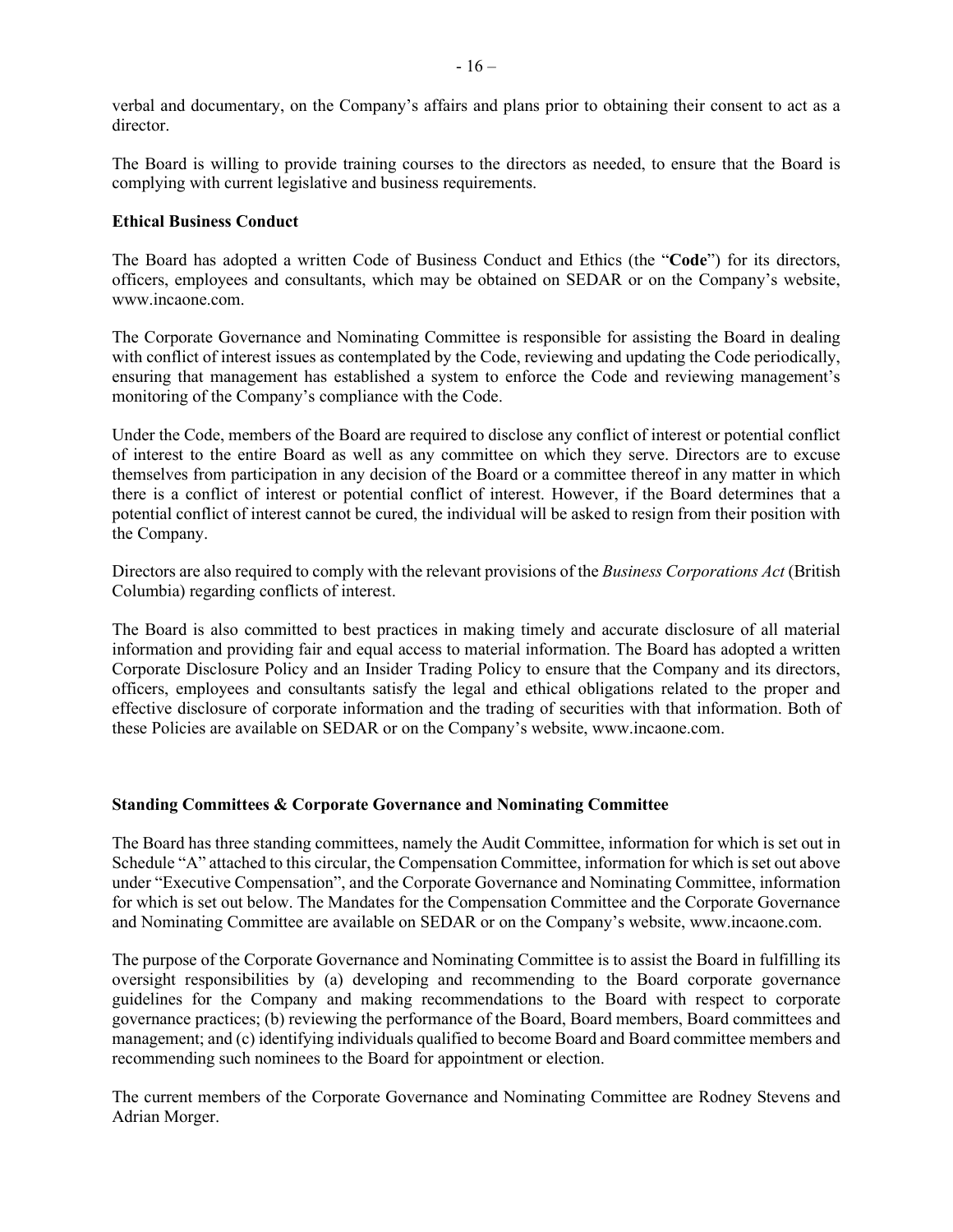# **Conclusion**

The Board believes its corporate governance practices are appropriate and effective for the Company, given its size and operations. The Company's corporate governance practices allow the Company to operate efficiently, with checks and balances that control and monitor Management and corporate functions without excessive administration burden.

## **Assessments**

The Board annually reviews its own performance and effectiveness as well as the effectiveness and performance of its committees. Effectiveness is subjectively measured by comparing actual corporate results with stated objectives. The contributions of individual directors are informally monitored by other Board members, bearing to mind the business strengths of the individual and the purpose of originally nominating the individual to the Board.

The Board monitors the adequacy of information given to directors, communication between Board and Management and the strategic direction and processes of the Board and its committees.

The Board believes its corporate governance practices are appropriate and effective for the Company, given its size and operations. The Company's corporate governance practices allow the Company to operate efficiently, with checks and balances that control and monitor Management and corporate functions without excessive administration burden.

# **PARTICULARS OF MATTERS TO BE ACTED UPON**

## **Confirming Stock Option Plan**

Shareholders are being asked to confirm approval of the Company's Stock Option Plan which was last approved by the Shareholders at the Company's annual general meeting held on December 17, 2020. There have been no changes to the Stock Option Plan since it was last approved by the Shareholders. The Stock Option Plan is subject to annual re-approval by Shareholders and annual filing with the Exchange.

The following information is intended as a brief description of the Stock Option Plan and is qualified in its entirety by the full text of the Stock Option Plan, which will be available for review at the Meeting.

- 1. The maximum aggregate number of shares that may be issued upon the exercise of stock options granted under the Stock Option Plan shall not exceed 10% of the issued and outstanding share capital of the Company, the exercise price of which, as determined by the Board in its sole discretion, shall not be less than the last closing price of the Company's shares traded through the facilities of the Exchange prior to the announcement of the option grant, less any discount permitted by the Exchange, or such other price as may be required or permitted by the Exchange, or if the shares are no longer listed for trading on the Exchange, then such other exchange or quotation system on which the shares are listed or quoted for trading.
- 2. The Board shall not grant options to any one person in any 12 month period which will, when exercised, exceed 5% of the issued and outstanding shares of the Company or to any one consultant or to those persons employed by the Company who perform investor relations services which will, when exercised, exceed 2% of the issued and outstanding shares of the Company.
- 3. Upon expiry of an option, or in the event an option is otherwise terminated for any reason, the number of shares in respect of the expired or terminated option shall again be available for the purposes of the Stock Option Plan. All options granted under the Stock Option Plan may not have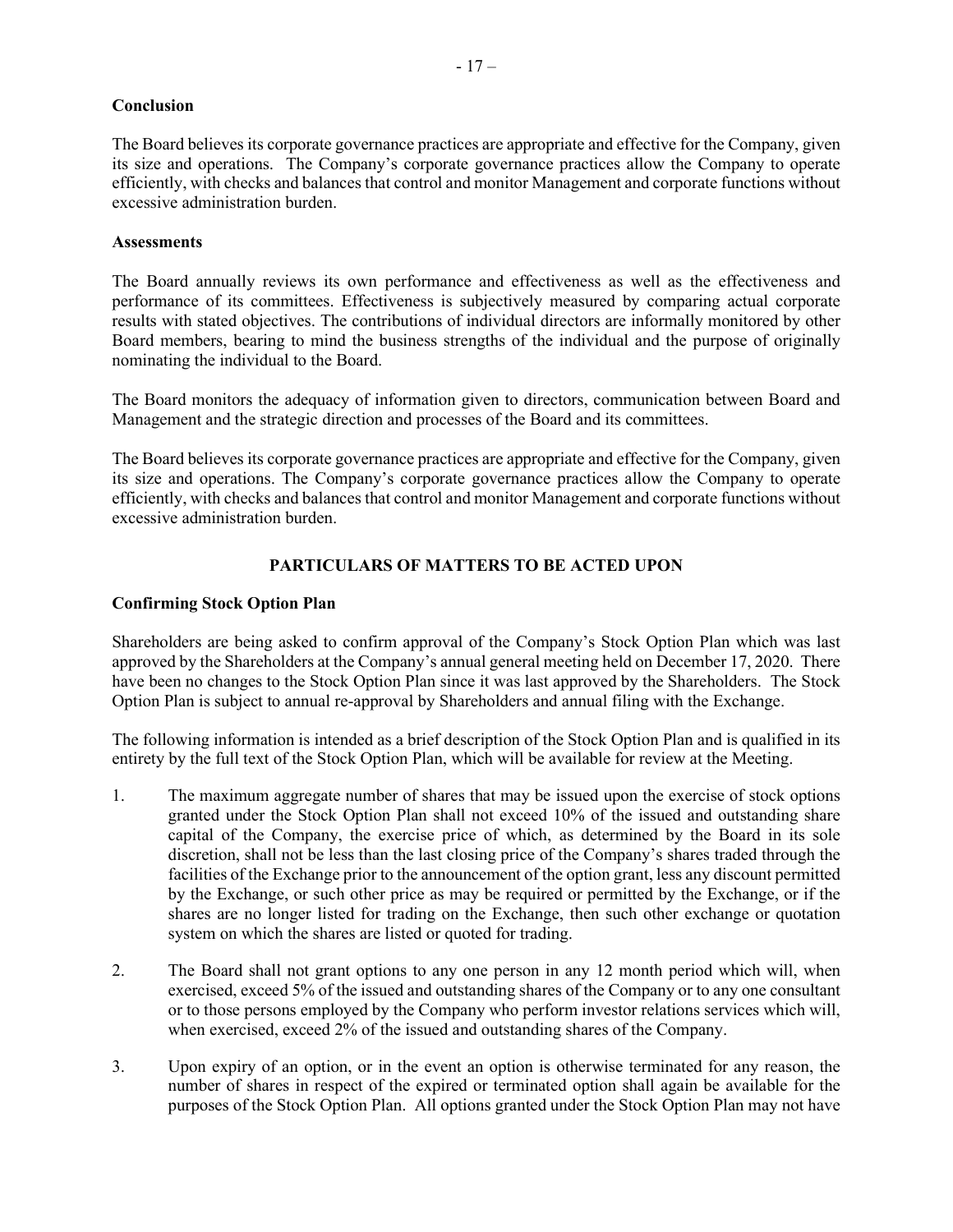an expiry date exceeding ten years from the date on which the Board grants and announces the granting of the option.

4. If the option holder ceases to be a director, officer, employee or consultant of the Company (other than by reason of death) then the option granted shall expire on a date stipulated by the Board at the time of grant and, in any event, must terminate within  $\overline{30}$  days after the date on which the option holder ceases to be a director, officer, employee or consultant, subject to the terms and conditions set out in the Stock Option Plan.

The Board retains the discretion to impose vesting periods on any options granted. In accordance with the policies of the Exchange, stock options granted to consultants performing investor relations services must vest in stages over a minimum of 12 months with no more than one-quarter of the stock options vesting in any three month period.

In accordance with the policies of the Exchange, a plan with a rolling 10% maximum must be confirmed by Shareholders at each annual general meeting.

Accordingly, at the Meeting, the Shareholders will be asked to pass the following resolution:

# "**IT IS RESOLVED THAT the Company's Stock Option Plan is hereby approved and confirmed.**"

## **General Matters**

It is not known whether any other matters will come before the Meeting other than those set forth above and in the Notice of Meeting, but if any other matters do arise, the person named in the Proxy intends to vote on any poll, in accordance with his or her best judgement, exercising discretionary authority with respect to amendments or variations of matters set forth in the Notice of Meeting and other matters which may properly come before the Meeting or any adjournment of the Meeting.

## **ADDITIONAL INFORMATION**

Additional information relating to the Company may be found on SEDAR at www.sedar.com. Financial information about the Company is provided in the Company's comparative annual financial statements to April 30, 2021 a copy of which, together with Management's Discussion and Analysis thereon, can be found on the Company's SEDAR profile at www.sedar.com. Additional financial information concerning the Company may be obtained by any securityholder of the Company free of charge by contacting the Company, at 604-568-4877.

## **BOARD APPROVAL**

The contents of this Circular have been approved and its mailing authorized by the directors of the Company.

DATED at Vancouver, British Columbia, the 18<sup>th</sup> day of November, 2021.

# **ON BEHALF OF THE BOARD**

*"Edward Kelly"*

Edward Kelly Chief Executive Officer and President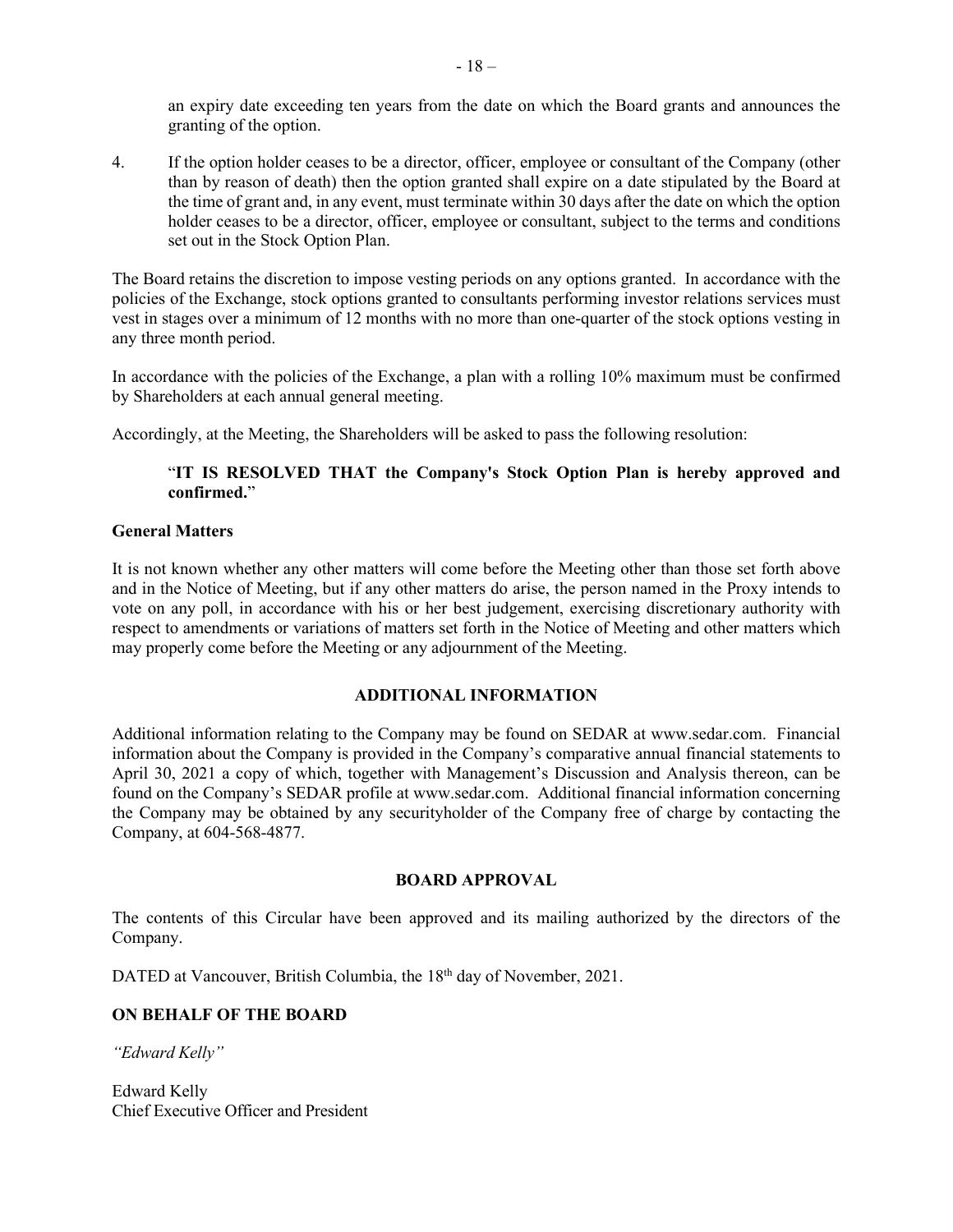# **INCA ONE GOLD CORP.**

# **Schedule "A" Audit Committee Charter and National Instrument 52-110 Disclosure**

# ITEM 1: AUDIT COMMITTEE CHARTER

# MANDATE

The primary function of the audit committee (the "**Committee**") of Inca One Gold Corp. (the "**Company**") is to assist the Board of Directors in fulfilling its financial oversight responsibilities by reviewing the financial reports and other financial information provided by the Company to regulatory authorities and Shareholders, the Company's systems of internal controls regarding finance and accounting, and the Company's auditing, accounting and financial reporting processes. The Committee's primary duties and responsibilities are to:

- Serve as an independent and objective party to monitor the Company's financial reporting and internal control system and review the Company's financial statements.
- Review and appraise the performance of the Company's external auditors (the "Auditor").
- Provide an open avenue of communication among the Company's auditors, management and the Board of Directors.

# COMPOSITION, PROCEDURES AND ORGANIZATION

The Committee shall consist of at least three members. Each member must be a director of the Company. A majority of the members of the Committee shall not be executive officers or employees of the Company or of an affiliate of the Company. At least one (1) member of the Committee shall be financially literate. All members of the Committee who are not financially literate will work towards becoming financially literate to obtain working familiarity with basic finance and accounting practices. For the purposes of this Charter, the term "financially literate" means the ability to read and understand a set of financial statements that present a breadth and level of complexity of accounting issues that are generally comparable to the breadth and complexity of issues that can reasonably be expected to be raised by the Company's financial statements.

The members of the Committee shall be appointed by the Board of Directors at its first meeting following the annual Shareholders' meeting. Unless a Chair is elected by the full Board of Directors, the members of the Committee may designate a Chair by a majority vote of the full Committee membership. The Chair shall be financially literate.

The Board of Directors may at any time remove or replace any member of the Committee and may fill any vacancy in the Committee.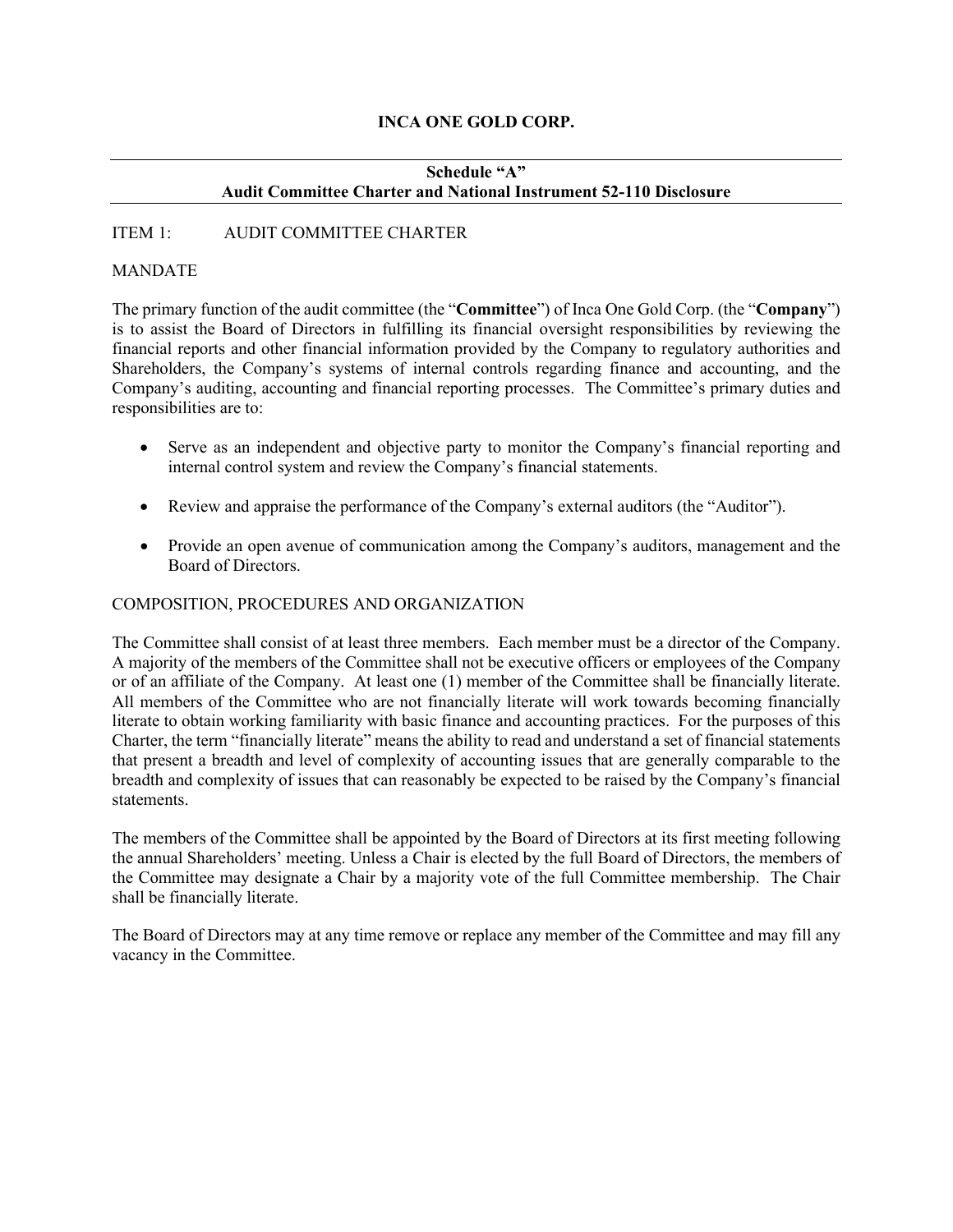## MEETINGS OF THE COMMITTEE

Meetings of the Committee shall be scheduled to take place at regular intervals and, in any event, not less frequently than quarterly. Unless all members are present and waive notice, or those absent waive notice before or after a meeting, the Chairman will give the Committee members 24 hours' advance notice of each meeting and the matters to be discussed at such meeting. Notice may be given personally, by telephone, by facsimile or e-mail.

The Auditor shall be given reasonable notice of, and be entitled to attend and speak at, each meeting of the Committee concerning the Company's annual financial statements and, if the Committee determines it to be necessary or appropriate, at any other meeting. On request by the Auditor, the Chair shall call a meeting of the Committee to consider any matter that the Auditor believes should be brought to the attention of the Committee, the Board of Directors or the Shareholders of the Company.

At each meeting of the Committee, a quorum shall consist of a majority of members that are not officers or employees of the Company or of an affiliate of the Company. A member may participate in a meeting of the Committee in person or by telephone if all members participating in the meeting, whether in person or by telephone or other communications medium other than telephone are able to communicate with each other and if all members who wish to participate in the meeting agree to such participation.

The Committee may periodically meet separately with each of management and the Auditor to discuss any matters that the Committee or any of these groups believes would be appropriate to discuss privately. In addition, the Committee should meet with the Auditor and management annually to review the Company's financial statements.

The Committee may invite to its meetings any director, any manager of the Company, and any other person whom it deems appropriate to consult in order to carry out its responsibilities.

# RESPONSIBILITIES AND DUTIES

To fulfil its responsibilities and duties, the Committee shall:

- 1. Review the Company's financial statements, including any certification, report, opinion, or review rendered by the Auditor, MD&A and any annual and interim earnings press releases before the Company publicly discloses such information.
- 2. Review and satisfy itself that adequate procedures are in place and review the Company's public disclosure of financial information extracted or derived from its financial statements, other than disclosure described in the previous paragraph, and periodically assess the adequacy of those procedures.
- 3. Be directly responsible for overseeing the work by the Auditor (including resolution of disagreements between management and the Auditor regarding financial reporting) engaged for the purpose of preparing or issuing an audit report or performing other audit review services for the Company.
- 4. Require the Auditor to report directly to the Committee.
- 5. Review annually the performance of the Auditor who shall be ultimately accountable to the Board of Directors and the Committee as representatives of the Shareholders of the Company.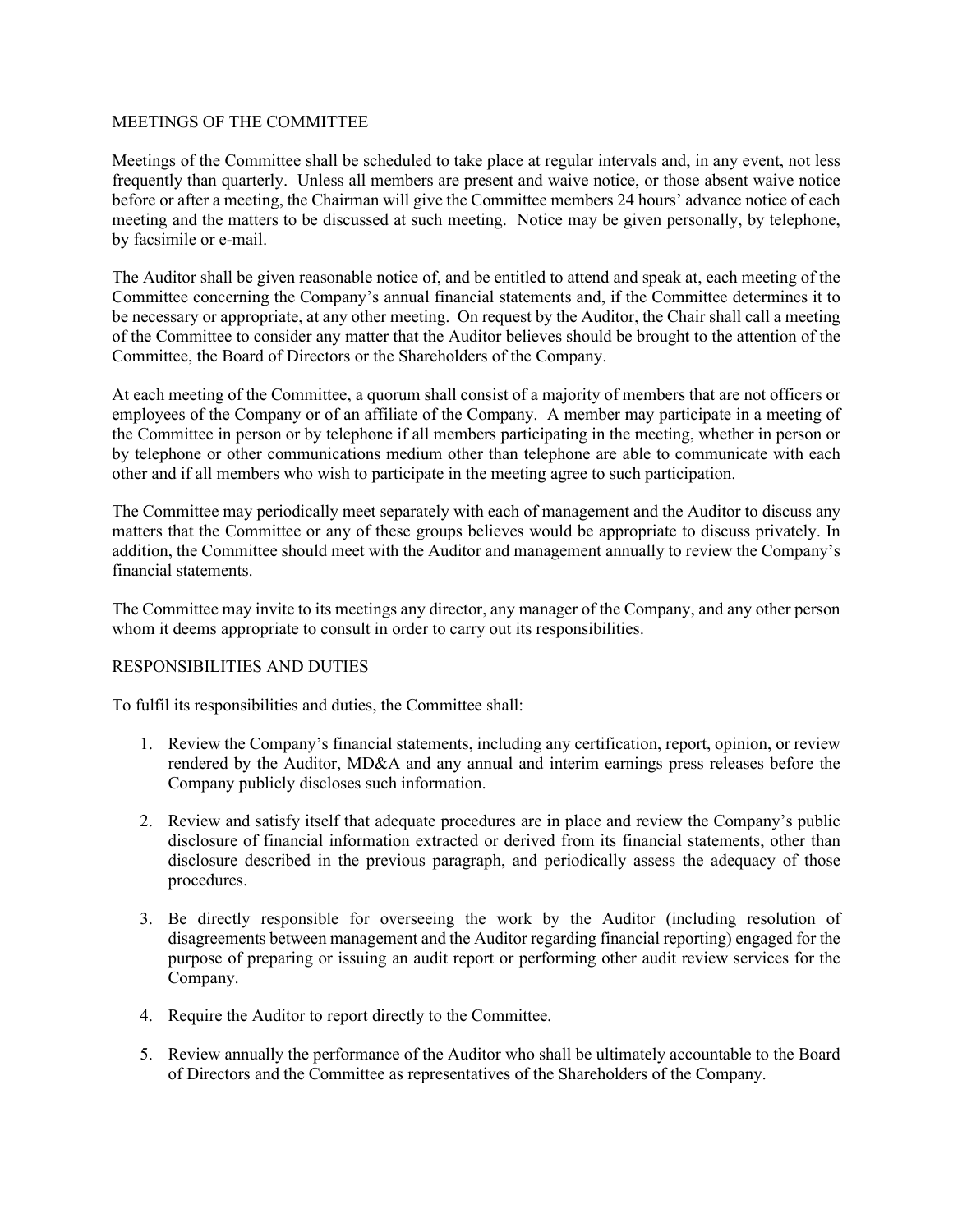- 6. Review and discuss with the Auditor any disclosed relationships or services that may impact the objectivity and independence of the Auditor.
- 7. Take, or recommend that the Board of Directors take, appropriate action to oversee the independence of the Auditor.
- 8. Recommend to the Board of Directors the external auditor to be nominated at the annual general meeting for appointment as the Auditor for the ensuing year and the compensation for the Auditors, or, if applicable, the replacement of the Auditor.
- 9. Review and approve the Company's hiring policies regarding partners, employees and former partners and employees of the Auditor and former independent external auditors of the Company.
- 10. Review with management and the Auditor the audit plan for the annual financial statements.
- 11. Review and pre-approve all audit and audit-related services and the fees and other compensation related thereto, and any non-audit services provided by the Auditor. The pre-approval requirement is waived with respect to the provision of non-audit services if:
	- a. the aggregate amount of all such non-audit services that were not pre-approved is reasonably expected to constitute not more than 5% of the total amount of fees paid by the Company and its subsidiary entities to the Auditor during the fiscal year in which the nonaudit services are provided;
	- b. such services were not recognized by the Company at the time of the engagement to be non-audit services; and
	- c. such services are promptly brought to the attention of the Committee and approved, prior to the completion of the audit, by the Committee or by one or more members of the Committee to whom authority to grant such approvals has been delegated by the Committee.

The Committee may delegate to one or more independent members of the Committee the authority to pre-approve non-audit services in satisfaction of the pre-approval requirement set forth in this section provided the pre-approval of non-audit services by any member to whom authority has been delegated must be presented to the Committee at its first scheduled meeting following such preapproval.

- 12. In consultation with the Auditor, review with management the integrity of the Company's financial reporting process, both internal and external.
- 13. Consider the Auditor's judgments about the quality and appropriateness of the Company's accounting principles as applied in its financial reporting.
- 14. Consider and approve, if appropriate, changes to the Company's auditing and accounting principles and practices as suggested by the Auditor and management.
- 15. Review significant judgments made by management in the preparation of the financial statements and the view of the Auditor as to the appropriateness of such judgments.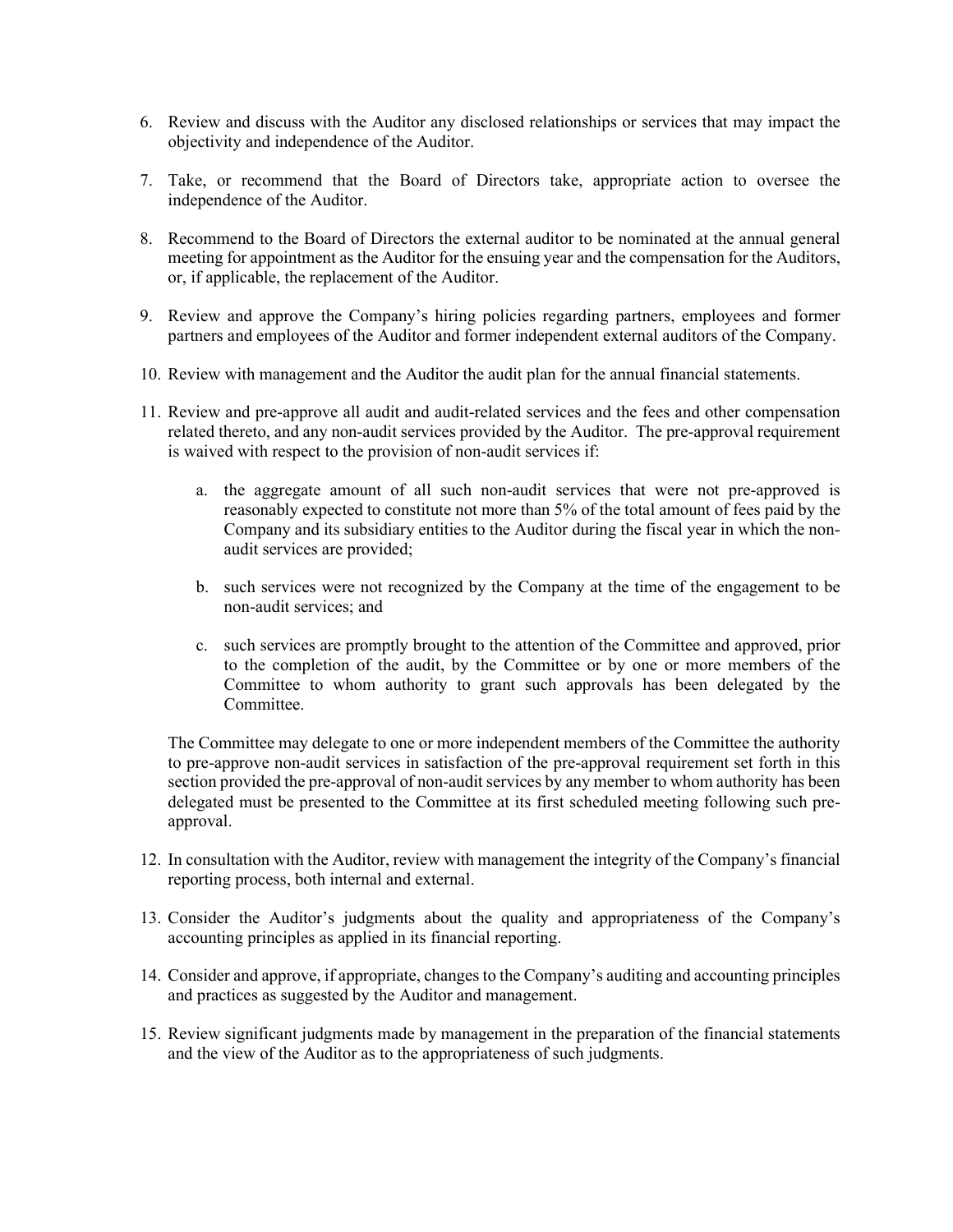- 16. Following completion of the annual audit, review separately with management and the Auditor any significant difficulties encountered during the course of the audit, including any restrictions on the scope of the work or access to required information.
- 17. Review any significant disagreement among management and the Auditor in connection with the preparation of the financial statements.
- 18. Review with the Auditor and management the extent to which changes and improvements in financial or accounting practices have been implemented.
- 19. Discuss with the Auditor the Auditor's perception of the Company's financial and accounting personnel, any material recommendations which the Auditor may have, the level of co-operation which the Auditor received during the course of their review and the adequacy of their access to records, data or other requested information.
- 20. Maintain, review and update the procedures for (i) the receipt, retention and treatment of complaints received by the Company regarding accounting, internal accounting controls or auditing matters and (ii) the confidential, anonymous submission by employees of the Company of concerns regarding questionable accounting or auditing matters, as set forth in Annex A attached to this Charter.
- 21. Perform such other duties as may be assigned to it by the Board of Directors from time to time or as may be required by applicable regulatory authorities or legislation.
- 22. Report regularly and on a timely basis to the Board of Directors on the matters coming before the Committee.
- 23. Review and reassess the adequacy of this Charter annually and recommend any proposed changes to the Board of Directors for approval.

# AUTHORITY

The Committee is authorized to:

- seek any information it requires from any employee of the Company in order to perform its duties;
- engage, at the Company's expense, independent legal counsel or other professional advisors in any matter within the scope of the role and duties of the Committee under this Charter;
- set and pay compensation for any advisors engaged by the Committee; and
- communicate directly with the internal and external auditors of the Company.

This Charter supersedes and replaces all prior charters and other terms of reference pertaining to the Committee.

# ITEM 2: COMPOSITION OF THE AUDIT COMMITTEE

The current members of the Committee are Bruce Bragagnolo, Adrian Morger, and Edward Kelly.

National Instrument 52-110 *Audit Committees*, ("**NI 52-110**") provides that a member of an audit committee is "independent" if the member has no direct or indirect material relationship with the Company, which could, in the view of the Company's Board, reasonably interfere with the exercise of the member's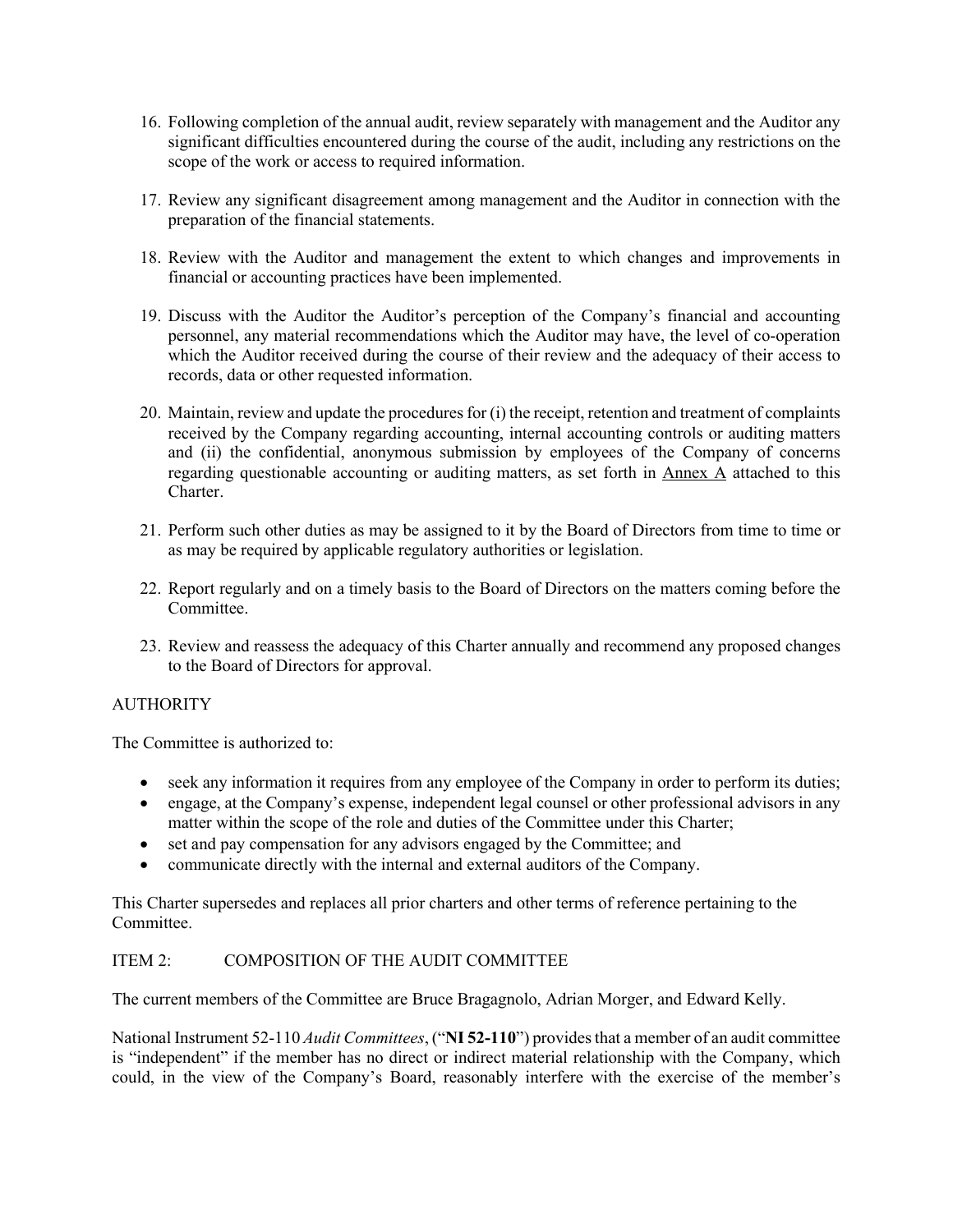independent judgment. Of the Company's current audit committee members, each of Bruce Bragagnolo and Adrian Morger is "independent" within the meaning of NI 52-110.

NI 52-110 provides that an individual is "financially literate" if he or she has the ability to read and understand a set of financial statements that present a breadth and level of complexity of accounting issues that are generally comparable to the breadth and complexity of the issues that can reasonably be expected to be raised by the Company's financial statements. All of the members of the Audit Committee are "financially literate" as that term is defined.

# ITEM 3: RELEVANT EDUCATION AND EXPERIENCE

Certain of the Audit Committee members' education and experience is relevant to the performance of their responsibilities as audit committee members. In particular, Bruce Bragagnolo has been the CEO of TSX listed public companies for many years and is very experienced in dealing with financial matters concerning such companies.

# ITEM 4: AUDIT COMMITTEE OVERSIGHT

At no time since the commencement of the Company's most recently completed financial year was a recommendation of the Committee to nominate or compensate an external auditor not adopted by the Company's Board of Directors.

# ITEM 5: RELIANCE ON CERTAIN EXEMPTIONS

Since the effective date of the Instrument, the Company has not relied on the exemptions contained in sections 2.4 or 8 of the Instrument. Section 2.4 provides an exemption from the requirement that an audit committee must pre-approve all non-audit services to be provided by the auditor, where the total amount of fees related to the non-audit services are not expected to exceed 5% of the total fees payable to the auditor in the fiscal year in which the non-audit services were provided. Section 8 permits a company to apply to a securities regulatory authority for an exemption from the requirements of the Instrument, in whole or in part.

## ITEM 6: PRE-APPROVAL OF POLICIES AND PROCEDURES

Formal policies and procedures for the engagement of non-audit services have not been formulated or adopted by the Committee. Subject to the requirements of the Instrument, the engagement of non-audit services is considered by the Company's Board of Directors, and where applicable by the Committee, on a case by case basis.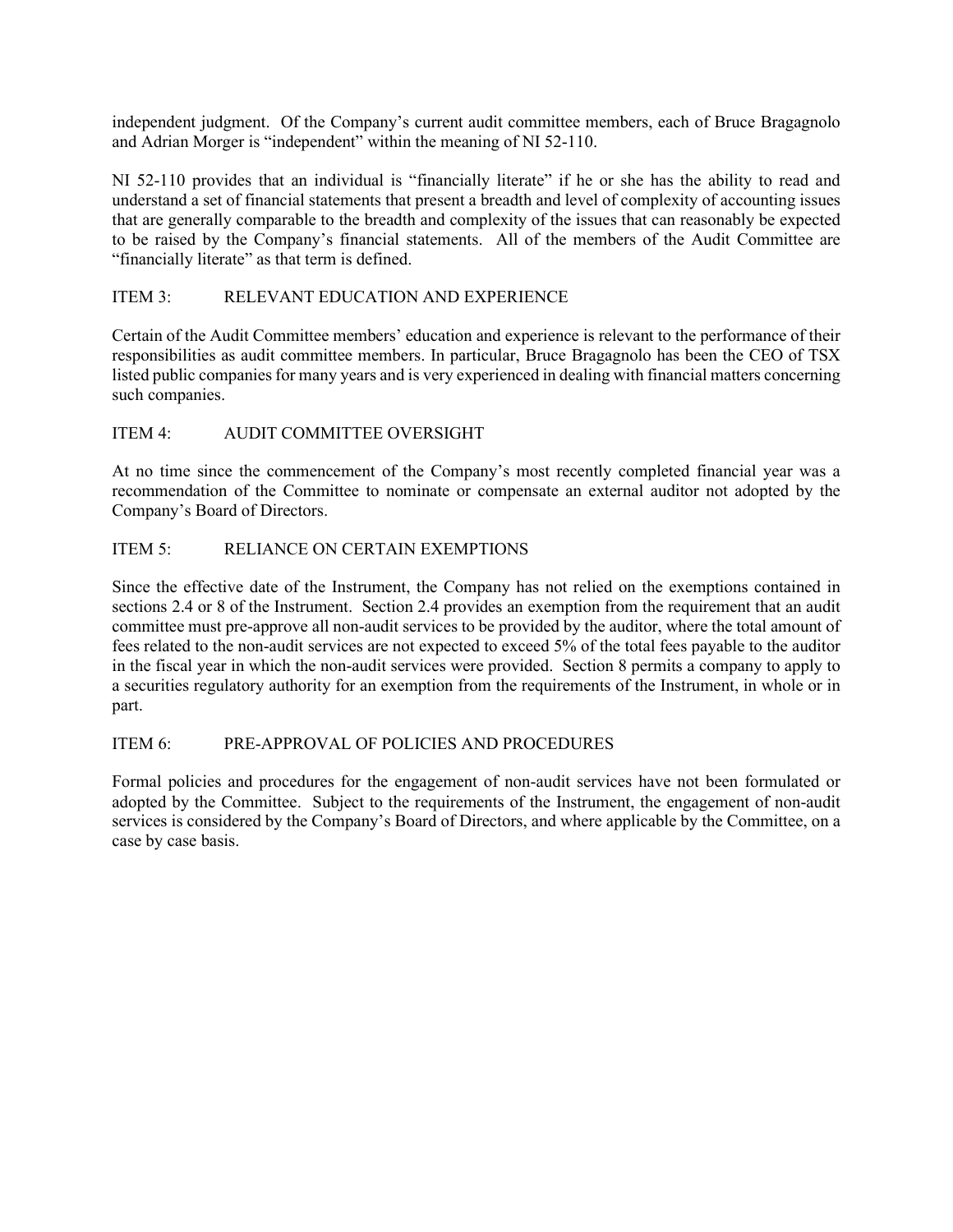# ITEM 7: EXTERNAL AUDITOR SERVICE FEES (BY CATEGORY)

The aggregate fees charged to the Company by the external auditor in each of the last two fiscal years are as follows:

|                                | 2021    | 2020   |
|--------------------------------|---------|--------|
|                                | (S)     | (\$)   |
| Audit fees for the years ended | 103,500 | 91,000 |
| Audit related fees             | 1,247   | 1,624  |
| Tax fees                       | Nil     | Nil    |
| All other fees (non-tax)       | 16,000  | Nil    |
| <b>TOTAL FEES</b>              | 120,747 | 92,624 |

# ITEM 8: EXEMPTION

In respect of the most recently completed financial year, the Company is relying on the exemption set out in section 6.1 of the Instrument with respect to compliance with the requirements of Part 3 (Composition of the Audit Committee) and Part 5 (Reporting Obligations) of the Instrument.